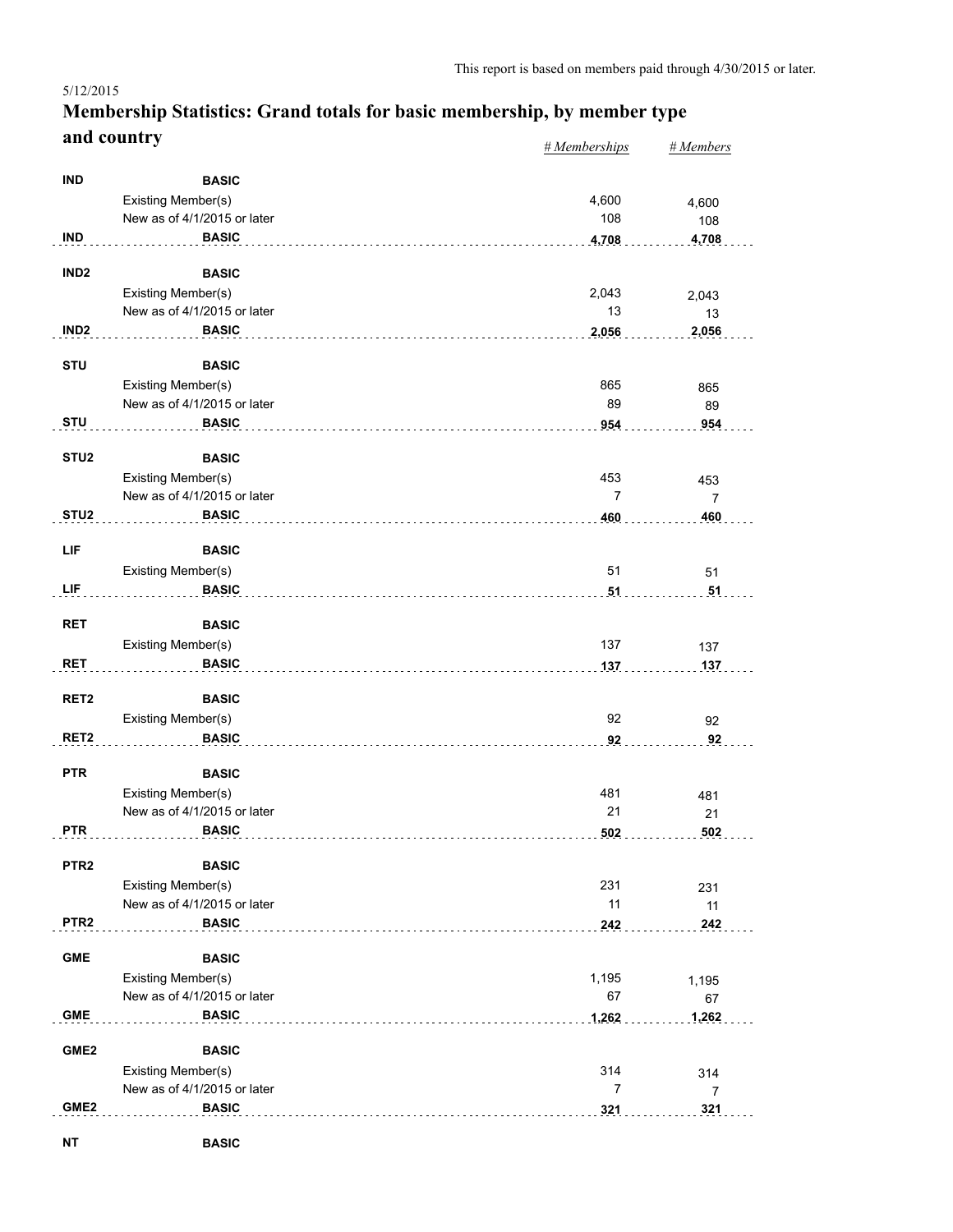| <b>Grand Total:</b> |                             | 11,769         | 11,769       |
|---------------------|-----------------------------|----------------|--------------|
| NT <sub>2</sub>     | <b>BASIC</b>                | 403            | 403          |
|                     | New as of 4/1/2015 or later | 5              | 5            |
|                     | Existing Member(s)          | 398            | 398          |
| NT <sub>2</sub>     | <b>BASIC</b>                |                |              |
| <b>COMP</b>         | <b>BASIC</b>                | $\mathfrak{p}$ | $\mathbf{2}$ |
|                     | Existing Member(s)          | 2              | 2            |
| <b>COMP</b>         | <b>BASIC</b>                |                |              |
| <b>NT</b>           | <b>BASIC</b>                | 579            | 579          |
|                     | New as of 4/1/2015 or later | 26             | 26           |
|                     | Existing Member(s)          | 553            | 553          |

# **Member Types**



Note: in all general statistic reports, joint household memberships are treated as "one" member EXCEPT in the second column of this report, where joints are counted as two people, providing the most accurate count of the number of TESOL members.

|            |                      | Existing Member(s) | New as of 4/1/2015 or<br>later | <b>Total</b>   |
|------------|----------------------|--------------------|--------------------------------|----------------|
| COMP       | <b>United States</b> | $\mathbf{2}$       | 0                              | $\overline{2}$ |
|            | <b>Total</b>         | $\overline{2}$     | $\mathbf 0$                    | $\overline{2}$ |
| <b>GME</b> | <b>United States</b> | 56                 | 8                              | 64             |
|            | ALBANIA              | 3                  | 0                              | 3              |
|            | <b>ALGERIA</b>       | 3                  | 0                              | 3              |
|            | ANGOLA               | 1                  | 0                              | 1              |
|            | <b>ARGENTINA</b>     | 18                 | 0                              | 18             |
|            | <b>ARMENIA</b>       | 1                  | 0                              | 1              |
|            | AZERBAIJAN           | 6                  | 0                              | 6              |
|            | <b>BANGLADESH</b>    | 8                  | 19                             | 27             |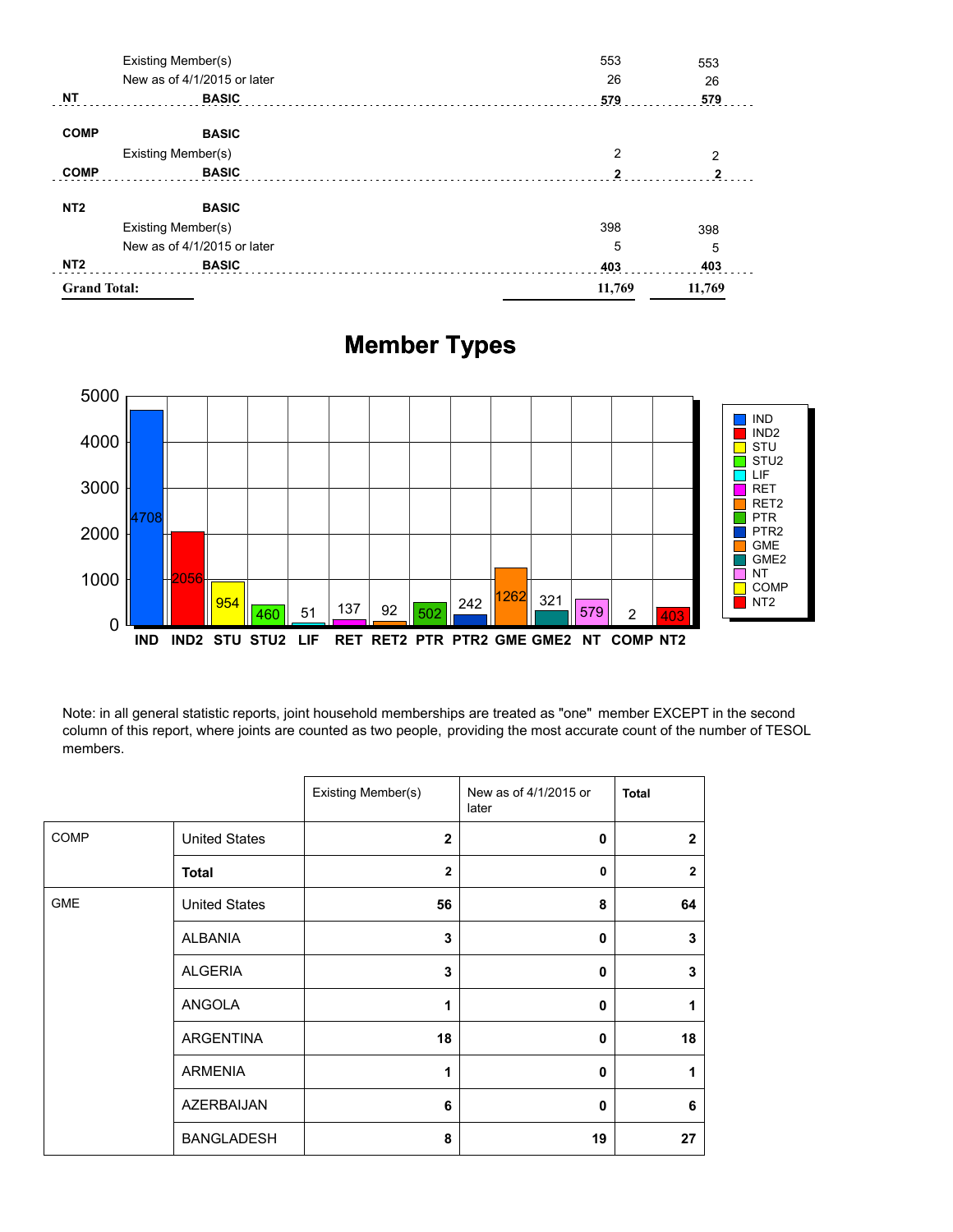|            |                     | Existing Member(s)      | New as of 4/1/2015 or<br>later | <b>Total</b>            |
|------------|---------------------|-------------------------|--------------------------------|-------------------------|
| <b>GME</b> | <b>BARBADOS</b>     | 1                       | 0                              | 1                       |
|            | <b>BOLIVIA</b>      | 6                       | 0                              | 6                       |
|            | <b>BOSNIA AND</b>   | 1                       | 0                              | 1                       |
|            | <b>BRAZIL</b>       | 61                      | 4                              | 65                      |
|            | <b>BULGARIA</b>     | $\mathbf{2}$            | 0                              | $\mathbf 2$             |
|            | <b>BURKINA FASO</b> | $\mathbf 2$             | 0                              | $\mathbf{2}$            |
|            | <b>CAMBODIA</b>     | $\mathbf{1}$            | 0                              | 1                       |
|            | CAMEROON            | $\mathbf 3$             | 0                              | 3                       |
|            | CANADA              | $\mathbf{1}$            | 0                              | 1                       |
|            | <b>CHILE</b>        | 6                       | 0                              | 6                       |
|            | <b>CHINA</b>        | 150                     | $\mathbf 2$                    | 152                     |
|            | <b>COLOMBIA</b>     | 11                      | 0                              | 11                      |
|            | <b>COSTA RICA</b>   | $\overline{7}$          | $\pmb{0}$                      | 7                       |
|            | <b>CROATIA</b>      | $\mathbf{2}$            | $\pmb{0}$                      | $\mathbf{2}$            |
|            | <b>CUBA</b>         | 1                       | 0                              | 1                       |
|            | <b>DOMINICAN</b>    | $\overline{\mathbf{r}}$ | 0                              | $\overline{\mathbf{r}}$ |
|            | <b>ECUADOR</b>      | 49                      | 4                              | 53                      |
|            | <b>EGYPT</b>        | 310                     | 0                              | 310                     |
|            | EL SALVADOR         | $\mathbf 3$             | $\pmb{0}$                      | 3                       |
|            | <b>GEORGIA</b>      | 5                       | 0                              | 5                       |
|            | <b>GHANA</b>        | 1                       | $\pmb{0}$                      | 1                       |
|            | <b>GRENADA</b>      | $\mathbf 2$             | 0                              | $\mathbf 2$             |
|            | <b>GUATEMALA</b>    | $\overline{7}$          | 1                              | 8                       |
|            | HAITI               | 19                      | $\mathbf 2$                    | 21                      |
|            | <b>HONDURAS</b>     | $\mathbf 2$             | 0                              | $\mathbf 2$             |
|            | <b>HONG KONG</b>    | $\mathbf{1}$            | 0                              | 1                       |
|            | <b>HONG KONG</b>    | $\mathbf{1}$            | $\pmb{0}$                      | 1                       |
|            | <b>INDIA</b>        | 39                      | 12                             | 51                      |
|            | <b>INDONESIA</b>    | 3                       | 1                              | 4                       |
|            | <b>IRAN</b>         | 5                       | 0                              | 5                       |
|            | <b>IRAQ</b>         | $\overline{\mathbf{4}}$ | 0                              | 4                       |
|            |                     |                         |                                |                         |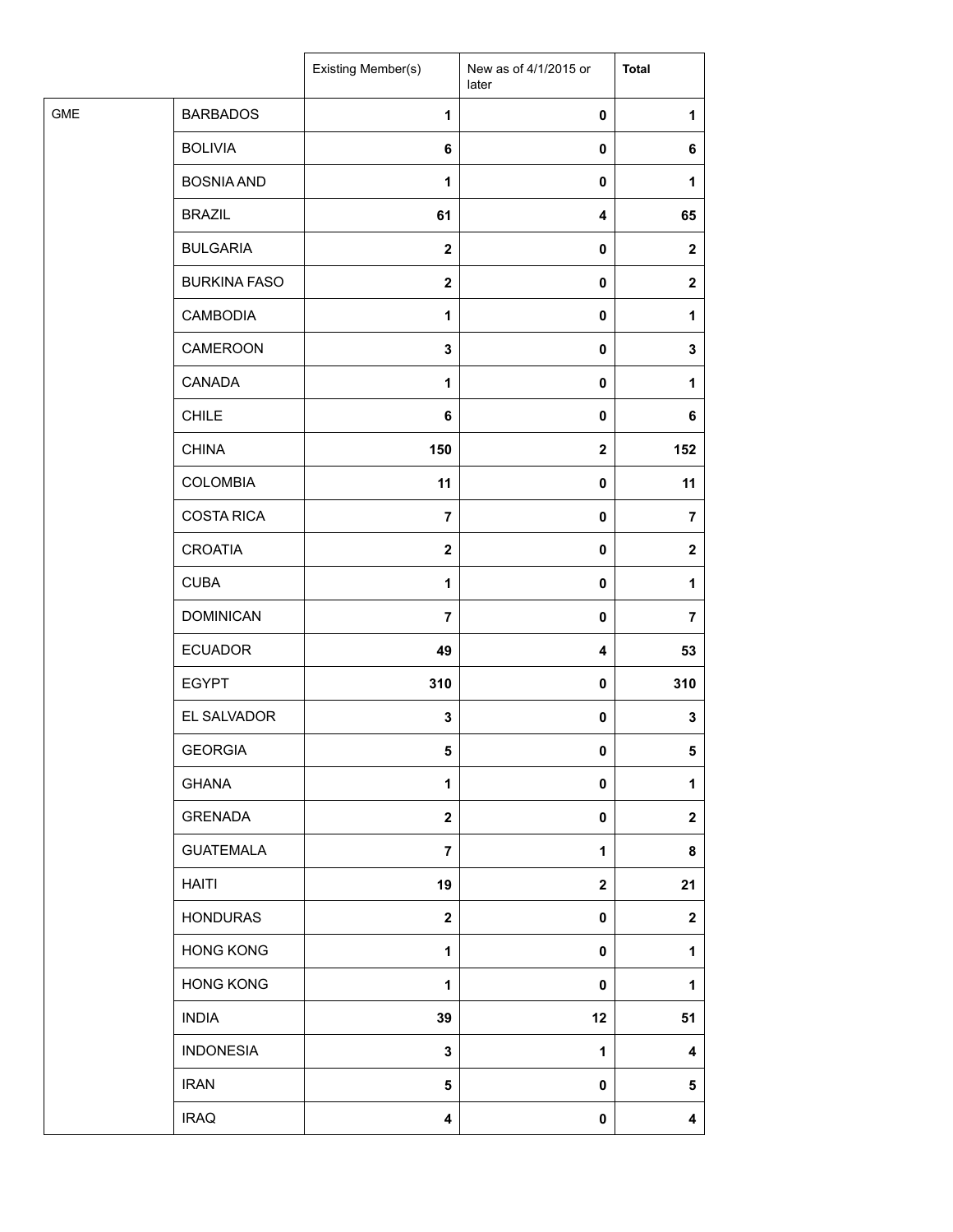| <b>JAMAICA</b><br>$\mathbf 3$<br>$\pmb{0}$<br>3<br><b>JORDAN</b><br>$\boldsymbol{2}$<br>$\pmb{0}$<br>$\mathbf{2}$<br>KAZAKHSTAN<br>$\mathbf 3$<br>$\pmb{0}$<br>3<br><b>KENYA</b><br>1<br>$\pmb{0}$<br>1<br>KOSOVO<br>$\boldsymbol{2}$<br>0<br>$\mathbf{2}$<br><b>KYRGYZSTAN</b><br>$\mathbf{2}$<br>$\pmb{0}$<br>$\mathbf{2}$<br><b>LEBANON</b><br>$\overline{\mathbf{4}}$<br>$\pmb{0}$<br>4<br><b>MACAO</b><br>1<br>$\pmb{0}$<br>1<br>MADAGASCAR<br>3<br>$\pmb{0}$<br>3<br><b>MALAYSIA</b><br>8<br>1<br>9<br><b>MALI</b><br>3<br>$\pmb{0}$<br>3<br><b>MARSHALL</b><br>$\mathbf{1}$<br>$\pmb{0}$<br>1<br><b>MAURITANIA</b><br>$\mathbf{1}$<br>10<br>9<br><b>MEXICO</b><br>52<br>1<br>53<br>MOLDOVA,<br>5<br>$\pmb{0}$<br>$\sqrt{5}$<br><b>MONGOLIA</b><br>22<br>1<br>23<br><b>MOROCCO</b><br>$\mathbf{1}$<br>25<br>26<br>MOZAMBIQUE<br>1<br>$\pmb{0}$<br>1<br><b>MYANMAR</b><br>$\mathbf{1}$<br>$\pmb{0}$<br>1<br><b>NEPAL</b><br>9<br>1<br>10<br><b>NEW ZEALAND</b><br>1<br>$\pmb{0}$<br>1<br>NICARAGUA<br>$\mathbf 3$<br>$\pmb{0}$<br>3<br><b>NIGER</b><br>1<br>$\pmb{0}$<br>1<br><b>NIGERIA</b><br>10<br>$\pmb{0}$<br>10<br><b>PAKISTAN</b><br>3<br>5<br>8<br>PANAMA<br>10<br>10<br>0<br>PARAGUAY<br>1<br>$\pmb{0}$<br>1<br>PEOPLES REP<br>$\overline{7}$<br>$\pmb{0}$<br>$\overline{7}$<br>PERU<br>55<br>3<br>58<br><b>PHILIPPINES</b><br>8<br>$\pmb{0}$<br>8<br>POLAND<br>6<br>$\pmb{0}$<br>6 |            | Existing Member(s) | New as of 4/1/2015 or<br>later | <b>Total</b> |
|---------------------------------------------------------------------------------------------------------------------------------------------------------------------------------------------------------------------------------------------------------------------------------------------------------------------------------------------------------------------------------------------------------------------------------------------------------------------------------------------------------------------------------------------------------------------------------------------------------------------------------------------------------------------------------------------------------------------------------------------------------------------------------------------------------------------------------------------------------------------------------------------------------------------------------------------------------------------------------------------------------------------------------------------------------------------------------------------------------------------------------------------------------------------------------------------------------------------------------------------------------------------------------------------------------------------------------------------------------------------------------------------------|------------|--------------------|--------------------------------|--------------|
|                                                                                                                                                                                                                                                                                                                                                                                                                                                                                                                                                                                                                                                                                                                                                                                                                                                                                                                                                                                                                                                                                                                                                                                                                                                                                                                                                                                                   | <b>GME</b> |                    |                                |              |
|                                                                                                                                                                                                                                                                                                                                                                                                                                                                                                                                                                                                                                                                                                                                                                                                                                                                                                                                                                                                                                                                                                                                                                                                                                                                                                                                                                                                   |            |                    |                                |              |
|                                                                                                                                                                                                                                                                                                                                                                                                                                                                                                                                                                                                                                                                                                                                                                                                                                                                                                                                                                                                                                                                                                                                                                                                                                                                                                                                                                                                   |            |                    |                                |              |
|                                                                                                                                                                                                                                                                                                                                                                                                                                                                                                                                                                                                                                                                                                                                                                                                                                                                                                                                                                                                                                                                                                                                                                                                                                                                                                                                                                                                   |            |                    |                                |              |
|                                                                                                                                                                                                                                                                                                                                                                                                                                                                                                                                                                                                                                                                                                                                                                                                                                                                                                                                                                                                                                                                                                                                                                                                                                                                                                                                                                                                   |            |                    |                                |              |
|                                                                                                                                                                                                                                                                                                                                                                                                                                                                                                                                                                                                                                                                                                                                                                                                                                                                                                                                                                                                                                                                                                                                                                                                                                                                                                                                                                                                   |            |                    |                                |              |
|                                                                                                                                                                                                                                                                                                                                                                                                                                                                                                                                                                                                                                                                                                                                                                                                                                                                                                                                                                                                                                                                                                                                                                                                                                                                                                                                                                                                   |            |                    |                                |              |
|                                                                                                                                                                                                                                                                                                                                                                                                                                                                                                                                                                                                                                                                                                                                                                                                                                                                                                                                                                                                                                                                                                                                                                                                                                                                                                                                                                                                   |            |                    |                                |              |
|                                                                                                                                                                                                                                                                                                                                                                                                                                                                                                                                                                                                                                                                                                                                                                                                                                                                                                                                                                                                                                                                                                                                                                                                                                                                                                                                                                                                   |            |                    |                                |              |
|                                                                                                                                                                                                                                                                                                                                                                                                                                                                                                                                                                                                                                                                                                                                                                                                                                                                                                                                                                                                                                                                                                                                                                                                                                                                                                                                                                                                   |            |                    |                                |              |
|                                                                                                                                                                                                                                                                                                                                                                                                                                                                                                                                                                                                                                                                                                                                                                                                                                                                                                                                                                                                                                                                                                                                                                                                                                                                                                                                                                                                   |            |                    |                                |              |
|                                                                                                                                                                                                                                                                                                                                                                                                                                                                                                                                                                                                                                                                                                                                                                                                                                                                                                                                                                                                                                                                                                                                                                                                                                                                                                                                                                                                   |            |                    |                                |              |
|                                                                                                                                                                                                                                                                                                                                                                                                                                                                                                                                                                                                                                                                                                                                                                                                                                                                                                                                                                                                                                                                                                                                                                                                                                                                                                                                                                                                   |            |                    |                                |              |
|                                                                                                                                                                                                                                                                                                                                                                                                                                                                                                                                                                                                                                                                                                                                                                                                                                                                                                                                                                                                                                                                                                                                                                                                                                                                                                                                                                                                   |            |                    |                                |              |
|                                                                                                                                                                                                                                                                                                                                                                                                                                                                                                                                                                                                                                                                                                                                                                                                                                                                                                                                                                                                                                                                                                                                                                                                                                                                                                                                                                                                   |            |                    |                                |              |
|                                                                                                                                                                                                                                                                                                                                                                                                                                                                                                                                                                                                                                                                                                                                                                                                                                                                                                                                                                                                                                                                                                                                                                                                                                                                                                                                                                                                   |            |                    |                                |              |
|                                                                                                                                                                                                                                                                                                                                                                                                                                                                                                                                                                                                                                                                                                                                                                                                                                                                                                                                                                                                                                                                                                                                                                                                                                                                                                                                                                                                   |            |                    |                                |              |
|                                                                                                                                                                                                                                                                                                                                                                                                                                                                                                                                                                                                                                                                                                                                                                                                                                                                                                                                                                                                                                                                                                                                                                                                                                                                                                                                                                                                   |            |                    |                                |              |
|                                                                                                                                                                                                                                                                                                                                                                                                                                                                                                                                                                                                                                                                                                                                                                                                                                                                                                                                                                                                                                                                                                                                                                                                                                                                                                                                                                                                   |            |                    |                                |              |
|                                                                                                                                                                                                                                                                                                                                                                                                                                                                                                                                                                                                                                                                                                                                                                                                                                                                                                                                                                                                                                                                                                                                                                                                                                                                                                                                                                                                   |            |                    |                                |              |
|                                                                                                                                                                                                                                                                                                                                                                                                                                                                                                                                                                                                                                                                                                                                                                                                                                                                                                                                                                                                                                                                                                                                                                                                                                                                                                                                                                                                   |            |                    |                                |              |
|                                                                                                                                                                                                                                                                                                                                                                                                                                                                                                                                                                                                                                                                                                                                                                                                                                                                                                                                                                                                                                                                                                                                                                                                                                                                                                                                                                                                   |            |                    |                                |              |
|                                                                                                                                                                                                                                                                                                                                                                                                                                                                                                                                                                                                                                                                                                                                                                                                                                                                                                                                                                                                                                                                                                                                                                                                                                                                                                                                                                                                   |            |                    |                                |              |
|                                                                                                                                                                                                                                                                                                                                                                                                                                                                                                                                                                                                                                                                                                                                                                                                                                                                                                                                                                                                                                                                                                                                                                                                                                                                                                                                                                                                   |            |                    |                                |              |
|                                                                                                                                                                                                                                                                                                                                                                                                                                                                                                                                                                                                                                                                                                                                                                                                                                                                                                                                                                                                                                                                                                                                                                                                                                                                                                                                                                                                   |            |                    |                                |              |
|                                                                                                                                                                                                                                                                                                                                                                                                                                                                                                                                                                                                                                                                                                                                                                                                                                                                                                                                                                                                                                                                                                                                                                                                                                                                                                                                                                                                   |            |                    |                                |              |
|                                                                                                                                                                                                                                                                                                                                                                                                                                                                                                                                                                                                                                                                                                                                                                                                                                                                                                                                                                                                                                                                                                                                                                                                                                                                                                                                                                                                   |            |                    |                                |              |
|                                                                                                                                                                                                                                                                                                                                                                                                                                                                                                                                                                                                                                                                                                                                                                                                                                                                                                                                                                                                                                                                                                                                                                                                                                                                                                                                                                                                   |            |                    |                                |              |
|                                                                                                                                                                                                                                                                                                                                                                                                                                                                                                                                                                                                                                                                                                                                                                                                                                                                                                                                                                                                                                                                                                                                                                                                                                                                                                                                                                                                   |            |                    |                                |              |
|                                                                                                                                                                                                                                                                                                                                                                                                                                                                                                                                                                                                                                                                                                                                                                                                                                                                                                                                                                                                                                                                                                                                                                                                                                                                                                                                                                                                   |            |                    |                                |              |
|                                                                                                                                                                                                                                                                                                                                                                                                                                                                                                                                                                                                                                                                                                                                                                                                                                                                                                                                                                                                                                                                                                                                                                                                                                                                                                                                                                                                   |            |                    |                                |              |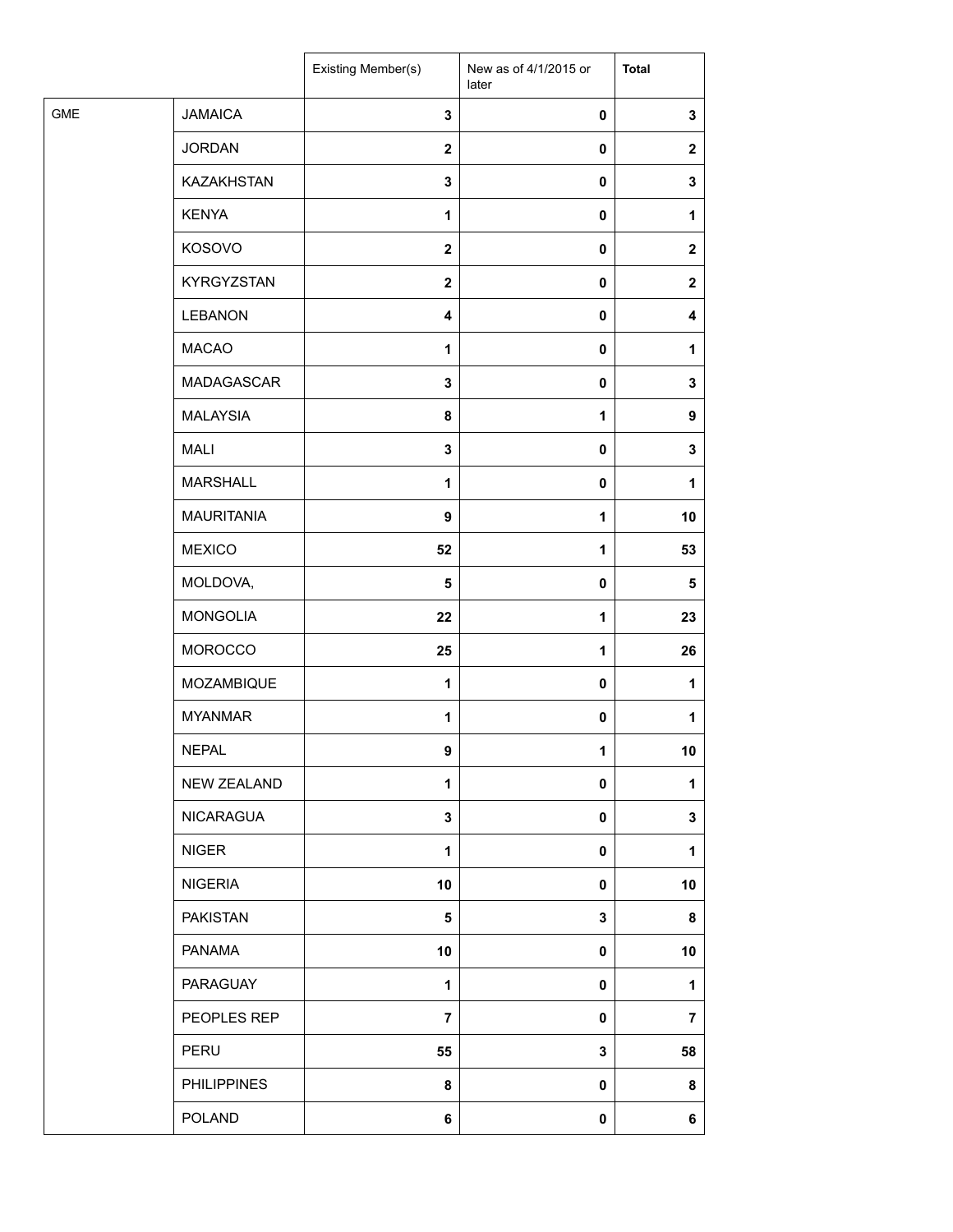|                  |                      | Existing Member(s)      | New as of 4/1/2015 or<br>later | <b>Total</b> |
|------------------|----------------------|-------------------------|--------------------------------|--------------|
| <b>GME</b>       | <b>ROMANIA</b>       | $\overline{2}$          | $\mathbf 0$                    | $\mathbf 2$  |
|                  | <b>RUSSIA</b>        | 8                       | 0                              | 8            |
|                  | <b>RUSSIAN</b>       | $\overline{\mathbf{5}}$ | 0                              | 5            |
|                  | <b>RWANDA</b>        | 3                       | $\mathbf 0$                    | 3            |
|                  | SAUDI ARABIA         | 1                       | $\mathbf 0$                    | 1            |
|                  | SOUTH AFRICA         | $\overline{\mathbf{4}}$ | $\mathbf 0$                    | 4            |
|                  | <b>SRI LANKA</b>     | 1                       | $\pmb{0}$                      | 1            |
|                  | <b>SUDAN</b>         | $\overline{\mathbf{2}}$ | 0                              | $\mathbf 2$  |
|                  | SWAZILAND            | 1                       | $\mathbf 0$                    | 1            |
|                  | <b>TAIWAN ROC</b>    | 6                       | 0                              | 6            |
|                  | <b>TAJIKISTAN</b>    | $\mathbf{2}$            | $\mathbf 0$                    | $\mathbf 2$  |
|                  | TANZANIA,            | $\mathbf{2}$            | $\pmb{0}$                      | $\mathbf 2$  |
|                  | <b>THAILAND</b>      | 16                      | $\mathbf 0$                    | 16           |
|                  | <b>TUNISIA</b>       | 12                      | 0                              | 12           |
|                  | <b>TURKEY</b>        | 17                      | 0                              | 17           |
|                  | <b>UGANDA</b>        | 1                       | 0                              | 1            |
|                  | <b>UKRAINE</b>       | $\mathbf{2}$            | 1                              | 3            |
|                  | UNITED ARAB          | $\mathbf{2}$            | $\pmb{0}$                      | $\mathbf 2$  |
|                  | <b>UNITED</b>        | 1                       | 0                              | 1            |
|                  | <b>United States</b> | 3                       | 0                              | 3            |
|                  | <b>UNITED</b>        | $\mathbf 0$             | 1                              | 1            |
|                  | <b>URUGUAY</b>       | 4                       | 0                              | 4            |
|                  | <b>UZBEKISTAN</b>    | 4                       | $\pmb{0}$                      | 4            |
|                  | VENEZUELA            | 14                      | $\pmb{0}$                      | 14           |
|                  | <b>VIET NAM</b>      | 1                       | 0                              | 1            |
|                  | <b>VIETNAM</b>       | 5                       | 0                              | 5            |
|                  | <b>YEMEN</b>         | $\mathbf{2}$            | 0                              | $\mathbf 2$  |
|                  | ZIMBABWE             | 1                       | 0                              | 1            |
|                  | <b>Total</b>         | 1,195                   | 67                             | 1,262        |
| GME <sub>2</sub> | <b>United States</b> | $\mathbf 3$             | 0                              | 3            |
|                  | AFGHANISTAN          | $\mathbf{2}$            | $\pmb{0}$                      | $\mathbf{2}$ |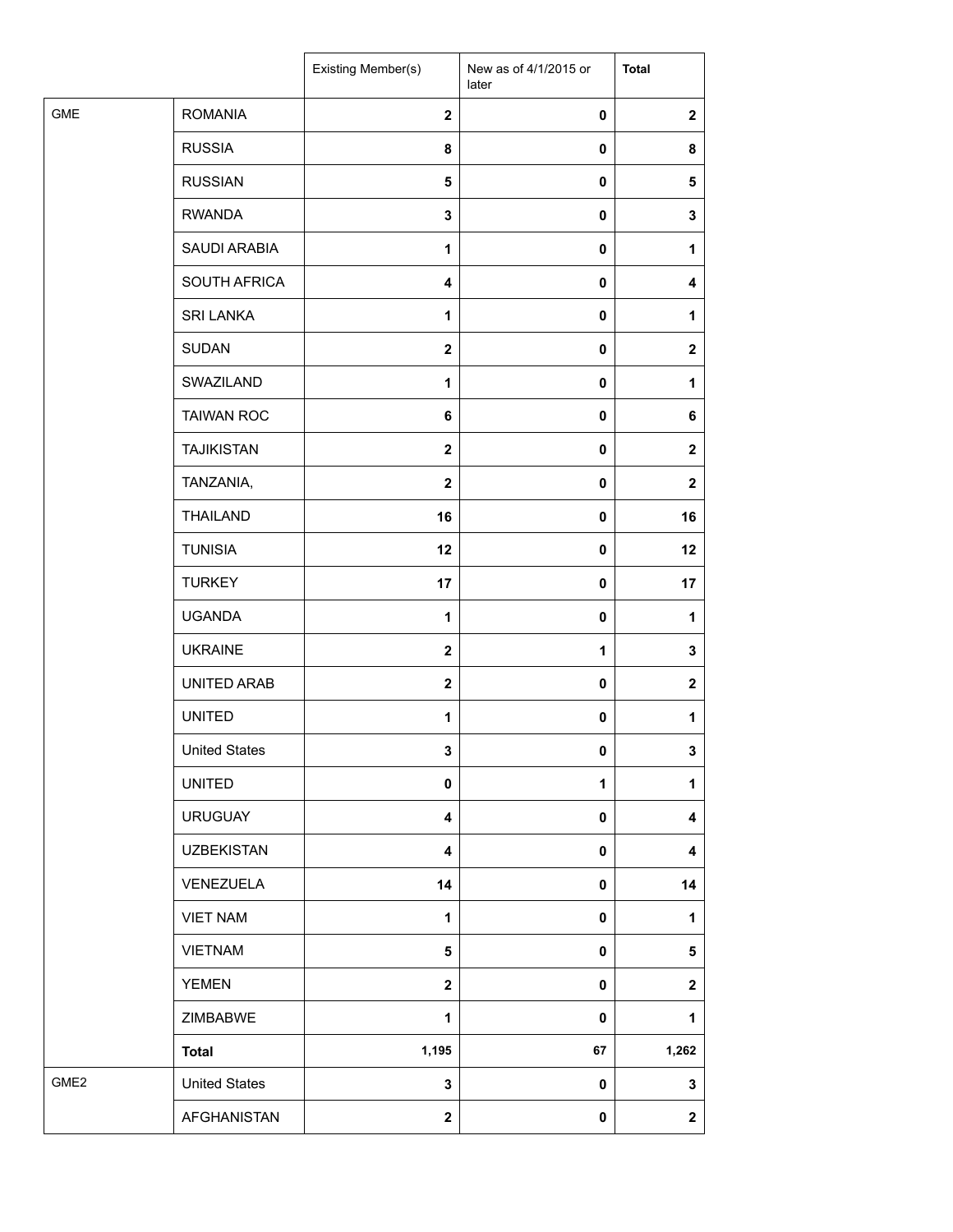|      |                     | Existing Member(s)      | New as of 4/1/2015 or<br>later | <b>Total</b>   |
|------|---------------------|-------------------------|--------------------------------|----------------|
| GME2 | <b>ALBANIA</b>      | $\overline{7}$          | $\pmb{0}$                      | $\overline{7}$ |
|      | ANGOLA              | $\mathbf{1}$            | 0                              | $\mathbf{1}$   |
|      | ARGENTINA           | 6                       | $\pmb{0}$                      | 6              |
|      | <b>ARMENIA</b>      | $\mathbf 2$             | 0                              | $\mathbf 2$    |
|      | AZERBAIJAN          | $\mathbf{1}$            | 0                              | $\mathbf{1}$   |
|      | <b>BANGLADESH</b>   | 3                       | $\pmb{0}$                      | 3              |
|      | <b>BELARUS</b>      | $\mathbf{1}$            | $\pmb{0}$                      | $\mathbf{1}$   |
|      | <b>BOLIVIA</b>      | $\mathbf{2}$            | 0                              | $\mathbf{2}$   |
|      | <b>BRAZIL</b>       | 23                      | 0                              | 23             |
|      | <b>BURKINA FASO</b> | 1                       | 0                              | 1              |
|      | CAMEROON            | 1                       | 0                              | $\mathbf{1}$   |
|      | <b>CHILE</b>        | $\mathbf{1}$            | $\pmb{0}$                      | $\mathbf{1}$   |
|      | <b>CHINA</b>        | 44                      | $\pmb{0}$                      | 44             |
|      | <b>COLOMBIA</b>     | 10                      | 0                              | 10             |
|      | <b>COSTA RICA</b>   | $\overline{7}$          | 0                              | $\overline{7}$ |
|      | <b>DOMINICAN</b>    | 3                       | 0                              | 3              |
|      | <b>ECUADOR</b>      | 5                       | 0                              | 5              |
|      | <b>EGYPT</b>        | $\mathbf 2$             | $\pmb{0}$                      | $\mathbf{2}$   |
|      | <b>GABON</b>        | 1                       | 0                              | 1              |
|      | <b>GEORGIA</b>      | $\mathbf 2$             | 0                              | $\overline{2}$ |
|      | <b>GERMANY</b>      | $\mathbf{1}$            | 0                              | 1              |
|      | <b>GRENADA</b>      | 1                       | 0                              | 1              |
|      | <b>GUATEMALA</b>    | 1                       | 0                              | 1              |
|      | <b>HONDURAS</b>     | $\mathbf{1}$            | 0                              | 1              |
|      | <b>HONG KONG</b>    | 1                       | $\pmb{0}$                      | 1              |
|      | <b>INDIA</b>        | 18                      | 5                              | 23             |
|      | <b>INDONESIA</b>    | 5                       | 0                              | $\sqrt{5}$     |
|      | <b>IRAQ</b>         | 1                       | 0                              | 1              |
|      | <b>JORDAN</b>       | $\mathbf 2$             | 0                              | $\mathbf{2}$   |
|      | KAZAKHSTAN          | $\overline{\mathbf{2}}$ | 0                              | $\mathbf 2$    |
|      | KOSOVO              | 1                       | 0                              | $\mathbf{1}$   |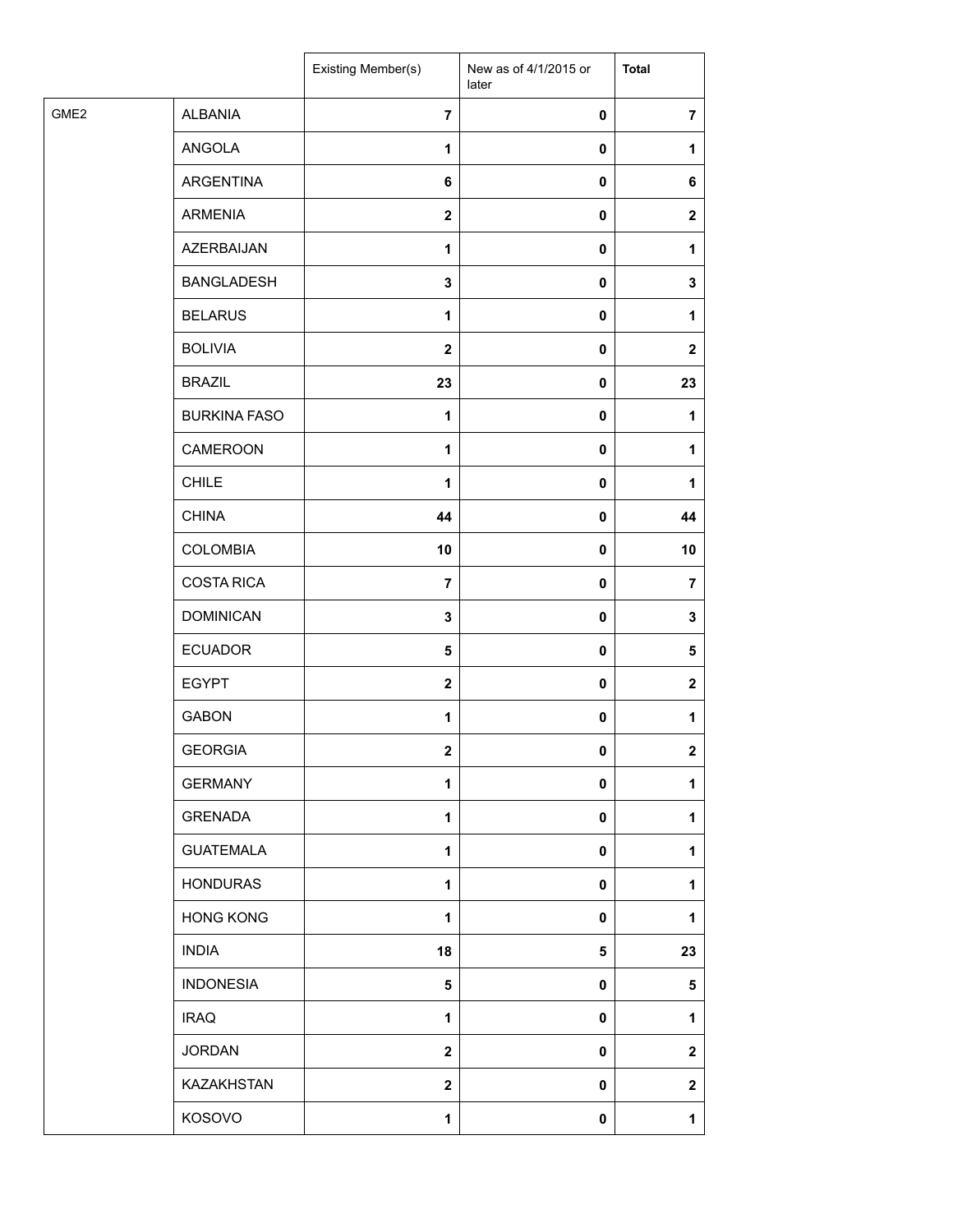|      |                    | Existing Member(s)      | New as of 4/1/2015 or<br>later | <b>Total</b>   |
|------|--------------------|-------------------------|--------------------------------|----------------|
| GME2 | LATVIA             | $\mathbf{1}$            | 0                              | 1              |
|      | <b>LEBANON</b>     | $\mathbf 3$             | $\pmb{0}$                      | $\mathbf 3$    |
|      | LITHUANIA          | 1                       | $\mathbf 0$                    | 1              |
|      | <b>MADAGASCAR</b>  | $\mathbf{1}$            | 0                              | 1              |
|      | <b>MALAYSIA</b>    | $\overline{7}$          | 0                              | $\overline{7}$ |
|      | <b>MALDIVES</b>    | 1                       | 0                              | 1              |
|      | <b>MARSHALL</b>    | 1                       | 0                              | 1              |
|      | <b>MAURITIUS</b>   | 1                       | $\pmb{0}$                      | 1              |
|      | <b>MEXICO</b>      | 26                      | 0                              | 26             |
|      | <b>MONGOLIA</b>    | 5                       | 0                              | $\sqrt{5}$     |
|      | <b>MOROCCO</b>     | $\mathbf{2}$            | 0                              | $\mathbf{2}$   |
|      | <b>NEPAL</b>       | $\mathbf{2}$            | 0                              | $\mathbf{2}$   |
|      | <b>NIGERIA</b>     | $\boldsymbol{2}$        | 0                              | $\mathbf 2$    |
|      | <b>PAKISTAN</b>    | $\overline{\mathbf{4}}$ | 0                              | 4              |
|      | <b>PANAMA</b>      | $\mathbf 3$             | $\mathbf 0$                    | 3              |
|      | PARAGUAY           | $\mathbf{1}$            | 0                              | 1              |
|      | PEOPLES REP        | 1                       | $\mathbf 0$                    | 1              |
|      | PERU               | $\overline{\mathbf{4}}$ | 0                              | 4              |
|      | <b>PHILIPPINES</b> | $\boldsymbol{9}$        | 0                              | 9              |
|      | POLAND             | 4                       | 1                              | 5              |
|      | <b>RUSSIA</b>      | $\mathbf 3$             | 0                              | 3              |
|      | <b>RUSSIAN</b>     | $\mathbf 3$             | 0                              | 3              |
|      | SENEGAL            | $\mathbf{1}$            | 0                              | 1              |
|      | SIERRA LEONE       | 1                       | 0                              | 1              |
|      | <b>SURINAME</b>    | 1                       | $\pmb{0}$                      | 1              |
|      | SYRIAN ARAB        | $\mathbf{1}$            | 0                              | 1              |
|      | <b>TAIWAN ROC</b>  | $\mathbf 3$             | 0                              | 3              |
|      | <b>TAJIKISTAN</b>  | $\mathbf{2}$            | 0                              | $\mathbf{2}$   |
|      | THAILAND           | 18                      | 0                              | 18             |
|      | <b>TUNISIA</b>     | $\mathbf 2$             | $\pmb{0}$                      | $\mathbf 2$    |
|      | <b>TURKEY</b>      | 22                      | $\mathbf{1}$                   | 23             |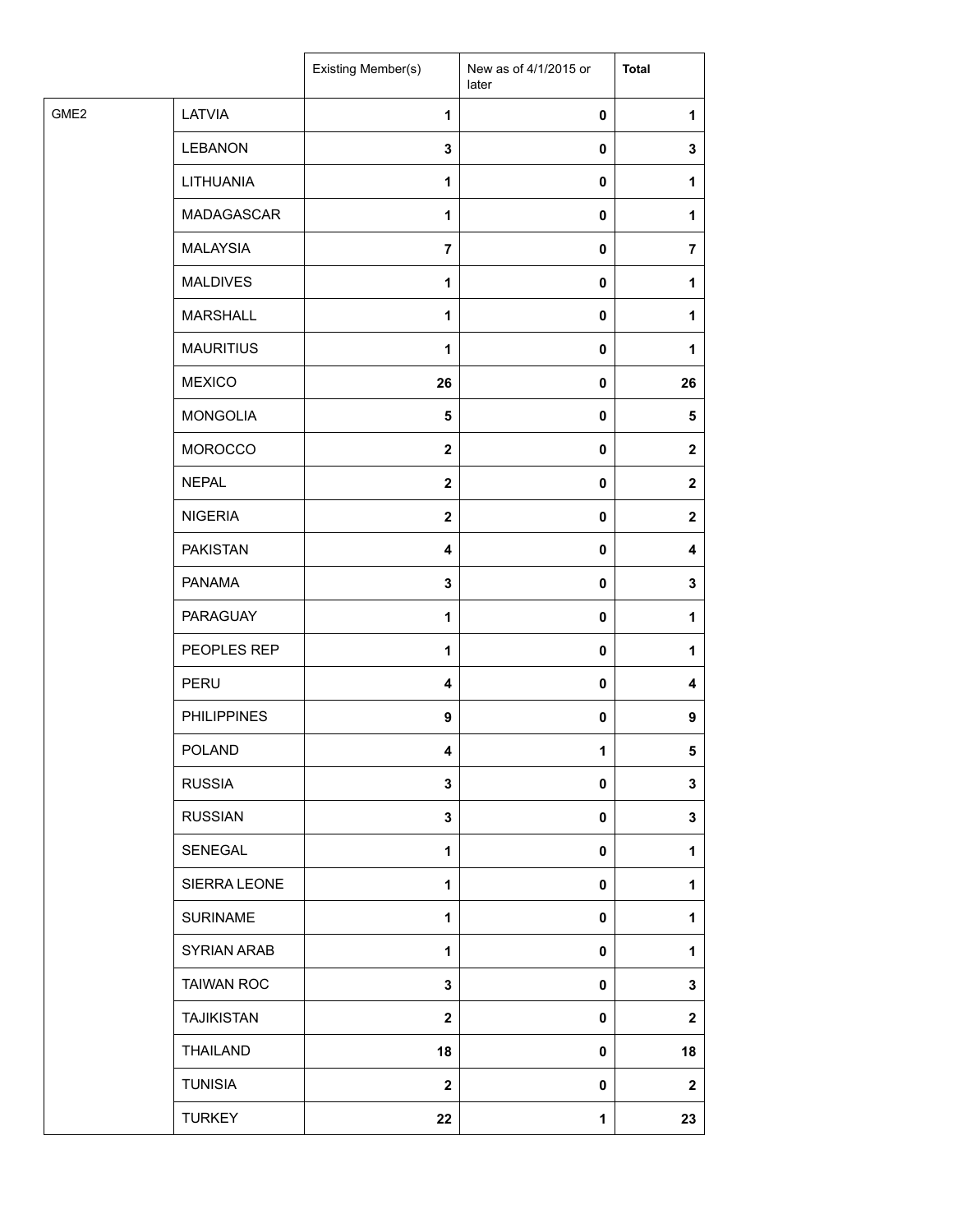|                  |                      | Existing Member(s)      | New as of 4/1/2015 or<br>later | <b>Total</b>            |
|------------------|----------------------|-------------------------|--------------------------------|-------------------------|
| GME <sub>2</sub> | <b>UNITED</b>        | $\mathbf{1}$            | 0                              | 1                       |
|                  | <b>United States</b> | $\mathbf{1}$            | 0                              | 1                       |
|                  | <b>UNITED</b>        | $\mathbf{1}$            | 0                              | 1                       |
|                  | <b>URUGUAY</b>       | 1                       | 0                              | 1                       |
|                  | VANUATU              | $\mathbf{1}$            | $\pmb{0}$                      | 1                       |
|                  | VENEZUELA            | $\mathbf 2$             | 0                              | $\mathbf 2$             |
|                  | <b>VIET NAM</b>      | $\overline{2}$          | 0                              | $\mathbf{2}$            |
|                  | <b>VIETNAM</b>       | 6                       | 0                              | 6                       |
|                  | <b>YEMEN</b>         | 1                       | 0                              | $\mathbf{1}$            |
|                  | <b>Total</b>         | 314                     | $\overline{\phantom{a}}$       | 321                     |
| <b>IND</b>       | <b>United States</b> | 3,653                   | 71                             | 3,724                   |
|                  | <b>AFGHANISTAN</b>   | 1                       | $\pmb{0}$                      | 1                       |
|                  | ARGENTINA            | 1                       | 0                              | 1                       |
|                  | <b>AUSTRALIA</b>     | 25                      | 0                              | 25                      |
|                  | <b>BAHRAIN</b>       | $\mathbf{1}$            | 0                              | 1                       |
|                  | <b>BELGIUM</b>       | $\overline{2}$          | 0                              | $\overline{\mathbf{2}}$ |
|                  | <b>BERMUDA</b>       | $\mathbf{1}$            | 0                              | 1                       |
|                  | <b>BRAZIL</b>        | $\overline{7}$          | 0                              | $\overline{7}$          |
|                  | CANADA               | 373                     | 10                             | 383                     |
|                  | <b>CHILE</b>         | 1                       | 0                              | 1                       |
|                  | <b>CHINA</b>         | $\overline{\mathbf{4}}$ | 0                              | $\overline{\mathbf{4}}$ |
|                  | <b>COLOMBIA</b>      | 4                       | 1                              | 5                       |
|                  | <b>COSTA RICA</b>    | 4                       | 0                              | 4                       |
|                  | <b>CYPRUS</b>        | $\mathbf{2}$            | 0                              | $\boldsymbol{2}$        |
|                  | <b>CZECH</b>         | $\mathbf{2}$            | 0                              | $\boldsymbol{2}$        |
|                  | <b>DENMARK</b>       | $\mathbf{1}$            | 0                              | 1                       |
|                  | <b>DOMINICAN</b>     | 3                       | 0                              | 3                       |
|                  | <b>ECUADOR</b>       | 5                       | 0                              | 5                       |
|                  | <b>EGYPT</b>         | $\mathbf{2}$            | 0                              | $\boldsymbol{2}$        |
|                  | <b>FINLAND</b>       | 1                       | 0                              | 1                       |
|                  | <b>FRANCE</b>        | 4                       | 0                              | 4                       |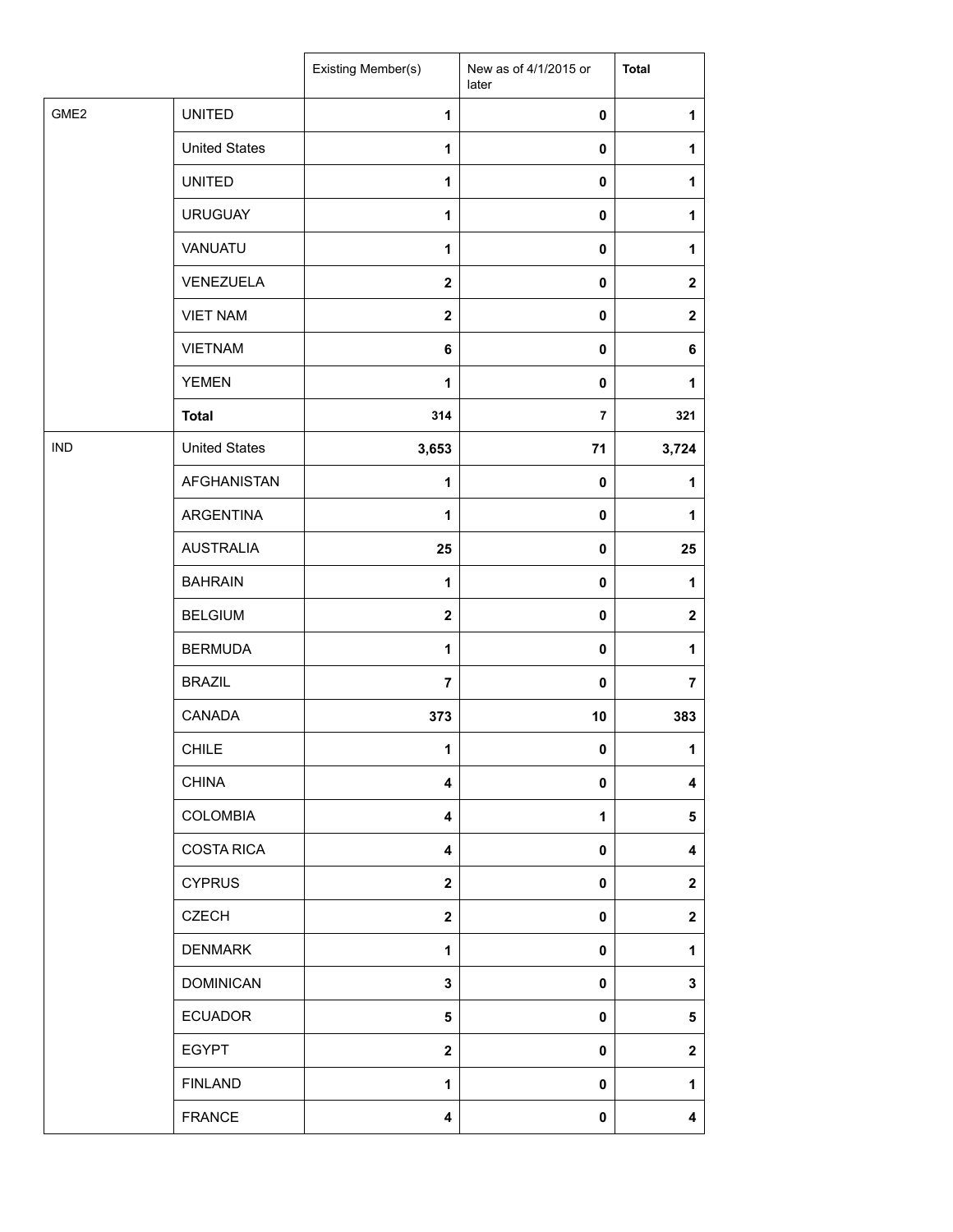|            |                    | <b>Existing Member(s)</b> | New as of 4/1/2015 or<br>later | <b>Total</b>     |
|------------|--------------------|---------------------------|--------------------------------|------------------|
| <b>IND</b> | <b>GERMANY</b>     | 6                         | $\pmb{0}$                      | 6                |
|            | <b>GREECE</b>      | $\sqrt{5}$                | $\pmb{0}$                      | $\sqrt{5}$       |
|            | <b>HONG KONG</b>   | $\boldsymbol{9}$          | $\pmb{0}$                      | 9                |
|            | <b>HONG KONG</b>   | $\mathbf 3$               | $\pmb{0}$                      | 3                |
|            | <b>HUNGARY</b>     | $\boldsymbol{2}$          | $\pmb{0}$                      | $\boldsymbol{2}$ |
|            | <b>ICELAND</b>     | $\mathbf{1}$              | $\pmb{0}$                      | 1                |
|            | <b>INDIA</b>       | $\mathbf{1}$              | $\pmb{0}$                      | 1                |
|            | <b>IRAQ</b>        | $\mathbf 2$               | $\pmb{0}$                      | $\mathbf{2}$     |
|            | <b>IRELAND</b>     | $\mathbf 2$               | $\pmb{0}$                      | $\mathbf{2}$     |
|            | <b>ISRAEL</b>      | $\overline{\mathbf{5}}$   | 1                              | 6                |
|            | <b>ITALY</b>       | 6                         | $\pmb{0}$                      | 6                |
|            | <b>JAPAN</b>       | 242                       | 3                              | 245              |
|            | Korea, Dem         | 1                         | $\pmb{0}$                      | 1                |
|            | Korea, Rebublic    | $\sqrt{5}$                | $\mathbf{1}$                   | 6                |
|            | KOREA,             | $\bf 6$                   | $\pmb{0}$                      | 6                |
|            | <b>KUWAIT</b>      | ${\bf 5}$                 | $\pmb{0}$                      | ${\bf 5}$        |
|            | LEBANON            | $\mathbf{1}$              | $\pmb{0}$                      | 1                |
|            | <b>MACAO</b>       | 1                         | $\pmb{0}$                      | 1                |
|            | <b>MALAYSIA</b>    | ${\bf 5}$                 | $\pmb{0}$                      | 5                |
|            | <b>MEXICO</b>      | 15                        | 0                              | 15               |
|            | <b>MONGOLIA</b>    | 1                         | $\mathbf 0$                    | 1                |
|            | <b>MYANMAR</b>     | 1                         | $\pmb{0}$                      | 1                |
|            | <b>NEW ZEALAND</b> | 8                         | $\pmb{0}$                      | 8                |
|            | <b>NORWAY</b>      | $\boldsymbol{2}$          | $\pmb{0}$                      | $\boldsymbol{2}$ |
|            | <b>OMAN</b>        | 4                         | $\pmb{0}$                      | 4                |
|            | <b>PAKISTAN</b>    | $\mathbf 2$               | 1                              | 3                |
|            | Puerto Rico        | 8                         | $\boldsymbol{2}$               | 10               |
|            | QATAR              | 15                        | $\pmb{0}$                      | 15               |
|            | <b>RUSSIAN</b>     | $\mathbf{1}$              | $\pmb{0}$                      | 1                |
|            | SAUDI ARABIA       | 14                        | $\boldsymbol{2}$               | 16               |
|            | <b>SERBIA</b>      | 1                         | $\pmb{0}$                      | 1                |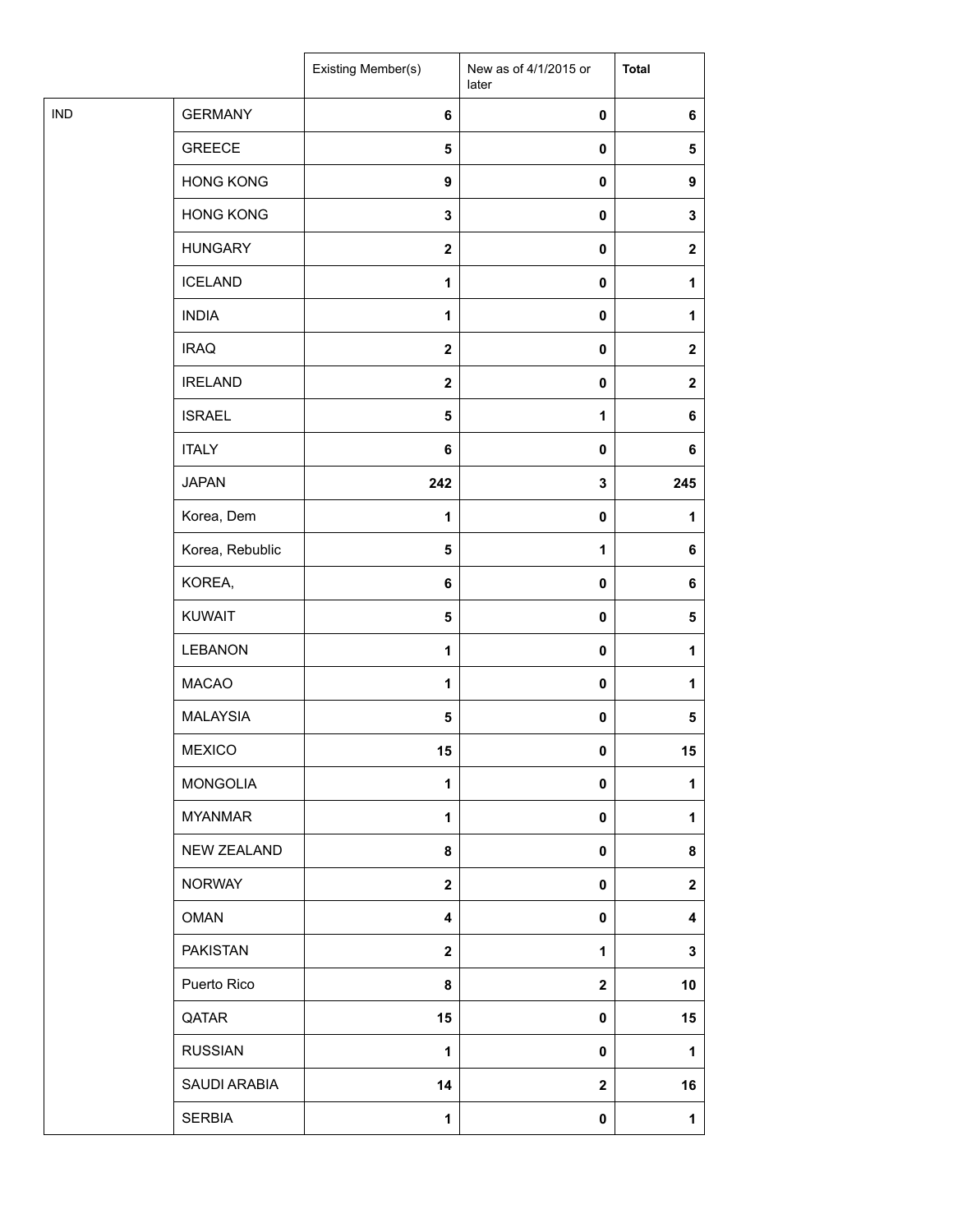|                  |                      | Existing Member(s)      | New as of 4/1/2015 or<br>later | <b>Total</b>            |
|------------------|----------------------|-------------------------|--------------------------------|-------------------------|
| <b>IND</b>       | SINGAPORE            | $\overline{\mathbf{4}}$ | 0                              | $\overline{\mathbf{4}}$ |
|                  | SOUTH AFRICA         | $\overline{2}$          | 0                              | $\boldsymbol{2}$        |
|                  | SOUTH KOREA          | 13                      | 0                              | 13                      |
|                  | <b>SPAIN</b>         | 5                       | 0                              | 5                       |
|                  | SWEDEN               | 6                       | 0                              | 6                       |
|                  | SWITZERLAND          | 1                       | 0                              | 1                       |
|                  | <b>TAIWAN</b>        | 8                       | 0                              | 8                       |
|                  | <b>TAIWAN ROC</b>    | 4                       | 0                              | 4                       |
|                  | <b>THAILAND</b>      | $\mathbf{2}$            | 0                              | $\mathbf 2$             |
|                  | <b>TURKEY</b>        | 3                       | 0                              | $\mathbf 3$             |
|                  | <b>UGANDA</b>        | 1                       | 0                              | 1                       |
|                  | UNITED ARAB          | 29                      | 0                              | 29                      |
|                  | <b>UNITED</b>        | 18                      | 0                              | 18                      |
|                  | <b>United States</b> | $\mathbf 0$             | 1                              | 1                       |
|                  | <b>UNITED</b>        | 25                      | 15                             | 40                      |
|                  | <b>URUGUAY</b>       | 1                       | $\mathbf 0$                    | $\mathbf{1}$            |
|                  | <b>VIET NAM</b>      | $\mathbf{1}$            | 0                              | 1                       |
|                  | <b>Total</b>         | 4,600                   | 108                            | 4,708                   |
| IND <sub>2</sub> | <b>United States</b> | 1,660                   | 9                              | 1,669                   |
|                  | <b>AUSTRALIA</b>     | 18                      | $\mathbf 0$                    | 18                      |
|                  | <b>AUSTRIA</b>       | $\overline{\mathbf{2}}$ | 0                              | $\boldsymbol{2}$        |
|                  | <b>BAHRAIN</b>       | 3                       | 0                              | 3                       |
|                  | <b>BENIN</b>         | $\mathbf{1}$            | 0                              | 1                       |
|                  | <b>BOLIVIA</b>       | 1                       | 0                              | 1                       |
|                  | <b>BRAZIL</b>        | 4                       | 0                              | 4                       |
|                  | CANADA               | 101                     | $\mathbf{2}$                   | 103                     |
|                  | CAYMAN               | $\mathbf{1}$            | 0                              | 1                       |
|                  | <b>CHINA</b>         | 3                       | 0                              | 3                       |
|                  | COLOMBIA             | $\mathbf{2}$            | 0                              | $\mathbf 2$             |
|                  | <b>COSTA RICA</b>    | 1                       | 0                              | 1                       |
|                  | <b>CYPRUS</b>        | 1                       | 0                              | $\mathbf{1}$            |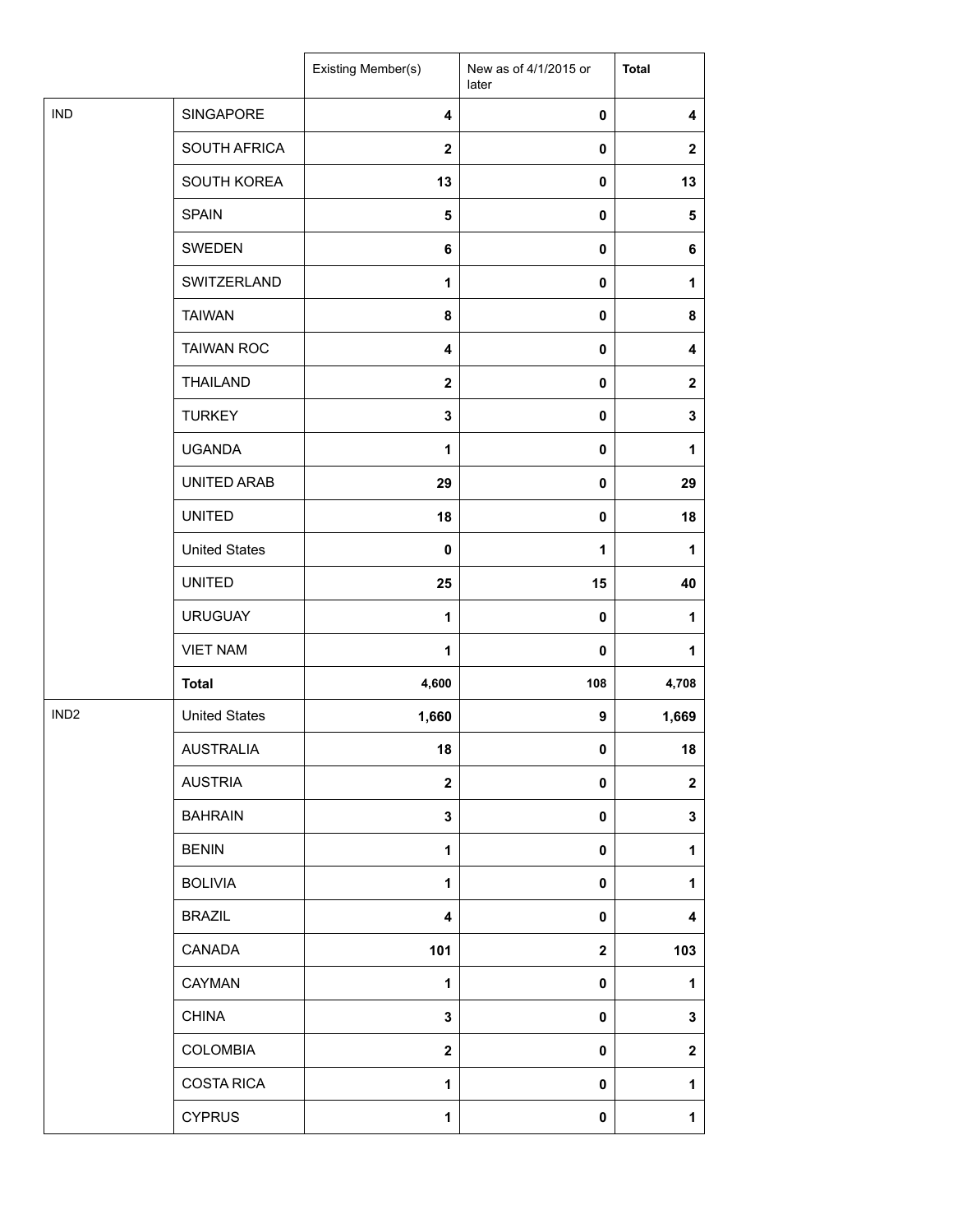| IND <sub>2</sub><br><b>DENMARK</b><br>$\mathbf{1}$<br>$\pmb{0}$<br>1<br><b>FINLAND</b><br>1<br>$\pmb{0}$<br>1<br><b>FRANCE</b><br>1<br>$\pmb{0}$<br>1<br><b>GERMANY</b><br>$\overline{7}$<br>$\pmb{0}$<br>$\overline{\mathbf{r}}$<br><b>GREECE</b><br>1<br>0<br>1<br><b>HONG KONG</b><br>5<br>$\pmb{0}$<br>5<br><b>HONG KONG</b><br>8<br>$\pmb{0}$<br>8<br><b>INDIA</b><br>$\mathbf 3$<br>$\pmb{0}$<br>3<br><b>ITALY</b><br>3<br>$\pmb{0}$<br>3<br><b>JAPAN</b><br>95<br>96<br>1<br><b>KAZAKHSTAN</b><br>1<br>$\pmb{0}$<br>1<br>Korea, Rebublic<br>$\mathbf 3$<br>$\pmb{0}$<br>3<br>KOREA,<br>$\pmb{0}$<br>4<br>4<br><b>KUWAIT</b><br>5<br>$\pmb{0}$<br>5<br><b>LEBANON</b><br>1<br>$\pmb{0}$<br>1<br><b>MACAO</b><br>4<br>$\pmb{0}$<br>4<br><b>MALAYSIA</b><br>$\mathbf 3$<br>$\pmb{0}$<br>3<br><b>MARTINIQUE</b><br>1<br>$\pmb{0}$<br>1<br>NETHERLAND<br>$\mathbf{1}$<br>$\pmb{0}$<br>1<br><b>NEW</b><br>1<br>$\mathbf 0$<br>1<br>NEW ZEALAND<br>$\overline{\mathbf{4}}$<br>$\pmb{0}$<br>4<br><b>NIGERIA</b><br>$\mathbf{2}$<br>$\pmb{0}$<br>$\mathbf{2}$<br><b>NORWAY</b><br>$\mathbf{1}$<br>$\pmb{0}$<br>1<br><b>OMAN</b><br>$\mathbf{1}$<br>$\pmb{0}$<br>1<br>QATAR<br>13<br>13<br>$\pmb{0}$<br><b>ROMANIA</b><br>1<br>0<br>1<br><b>RUSSIAN</b><br>1<br>$\pmb{0}$<br>1<br>SAUDI ARABIA<br>14<br>$\pmb{0}$<br>14<br>SINGAPORE<br>3<br>$\pmb{0}$<br>3<br><b>SLOVAKIA</b><br>$\mathbf 2$<br>$\pmb{0}$<br>$\mathbf 2$<br>SOUTH KOREA<br>6<br>$\pmb{0}$<br>6 |  | Existing Member(s) | New as of 4/1/2015 or<br>later | <b>Total</b> |
|--------------------------------------------------------------------------------------------------------------------------------------------------------------------------------------------------------------------------------------------------------------------------------------------------------------------------------------------------------------------------------------------------------------------------------------------------------------------------------------------------------------------------------------------------------------------------------------------------------------------------------------------------------------------------------------------------------------------------------------------------------------------------------------------------------------------------------------------------------------------------------------------------------------------------------------------------------------------------------------------------------------------------------------------------------------------------------------------------------------------------------------------------------------------------------------------------------------------------------------------------------------------------------------------------------------------------------------------------------------------------------------------------------------------------------------------------------------|--|--------------------|--------------------------------|--------------|
|                                                                                                                                                                                                                                                                                                                                                                                                                                                                                                                                                                                                                                                                                                                                                                                                                                                                                                                                                                                                                                                                                                                                                                                                                                                                                                                                                                                                                                                              |  |                    |                                |              |
|                                                                                                                                                                                                                                                                                                                                                                                                                                                                                                                                                                                                                                                                                                                                                                                                                                                                                                                                                                                                                                                                                                                                                                                                                                                                                                                                                                                                                                                              |  |                    |                                |              |
|                                                                                                                                                                                                                                                                                                                                                                                                                                                                                                                                                                                                                                                                                                                                                                                                                                                                                                                                                                                                                                                                                                                                                                                                                                                                                                                                                                                                                                                              |  |                    |                                |              |
|                                                                                                                                                                                                                                                                                                                                                                                                                                                                                                                                                                                                                                                                                                                                                                                                                                                                                                                                                                                                                                                                                                                                                                                                                                                                                                                                                                                                                                                              |  |                    |                                |              |
|                                                                                                                                                                                                                                                                                                                                                                                                                                                                                                                                                                                                                                                                                                                                                                                                                                                                                                                                                                                                                                                                                                                                                                                                                                                                                                                                                                                                                                                              |  |                    |                                |              |
|                                                                                                                                                                                                                                                                                                                                                                                                                                                                                                                                                                                                                                                                                                                                                                                                                                                                                                                                                                                                                                                                                                                                                                                                                                                                                                                                                                                                                                                              |  |                    |                                |              |
|                                                                                                                                                                                                                                                                                                                                                                                                                                                                                                                                                                                                                                                                                                                                                                                                                                                                                                                                                                                                                                                                                                                                                                                                                                                                                                                                                                                                                                                              |  |                    |                                |              |
|                                                                                                                                                                                                                                                                                                                                                                                                                                                                                                                                                                                                                                                                                                                                                                                                                                                                                                                                                                                                                                                                                                                                                                                                                                                                                                                                                                                                                                                              |  |                    |                                |              |
|                                                                                                                                                                                                                                                                                                                                                                                                                                                                                                                                                                                                                                                                                                                                                                                                                                                                                                                                                                                                                                                                                                                                                                                                                                                                                                                                                                                                                                                              |  |                    |                                |              |
|                                                                                                                                                                                                                                                                                                                                                                                                                                                                                                                                                                                                                                                                                                                                                                                                                                                                                                                                                                                                                                                                                                                                                                                                                                                                                                                                                                                                                                                              |  |                    |                                |              |
|                                                                                                                                                                                                                                                                                                                                                                                                                                                                                                                                                                                                                                                                                                                                                                                                                                                                                                                                                                                                                                                                                                                                                                                                                                                                                                                                                                                                                                                              |  |                    |                                |              |
|                                                                                                                                                                                                                                                                                                                                                                                                                                                                                                                                                                                                                                                                                                                                                                                                                                                                                                                                                                                                                                                                                                                                                                                                                                                                                                                                                                                                                                                              |  |                    |                                |              |
|                                                                                                                                                                                                                                                                                                                                                                                                                                                                                                                                                                                                                                                                                                                                                                                                                                                                                                                                                                                                                                                                                                                                                                                                                                                                                                                                                                                                                                                              |  |                    |                                |              |
|                                                                                                                                                                                                                                                                                                                                                                                                                                                                                                                                                                                                                                                                                                                                                                                                                                                                                                                                                                                                                                                                                                                                                                                                                                                                                                                                                                                                                                                              |  |                    |                                |              |
|                                                                                                                                                                                                                                                                                                                                                                                                                                                                                                                                                                                                                                                                                                                                                                                                                                                                                                                                                                                                                                                                                                                                                                                                                                                                                                                                                                                                                                                              |  |                    |                                |              |
|                                                                                                                                                                                                                                                                                                                                                                                                                                                                                                                                                                                                                                                                                                                                                                                                                                                                                                                                                                                                                                                                                                                                                                                                                                                                                                                                                                                                                                                              |  |                    |                                |              |
|                                                                                                                                                                                                                                                                                                                                                                                                                                                                                                                                                                                                                                                                                                                                                                                                                                                                                                                                                                                                                                                                                                                                                                                                                                                                                                                                                                                                                                                              |  |                    |                                |              |
|                                                                                                                                                                                                                                                                                                                                                                                                                                                                                                                                                                                                                                                                                                                                                                                                                                                                                                                                                                                                                                                                                                                                                                                                                                                                                                                                                                                                                                                              |  |                    |                                |              |
|                                                                                                                                                                                                                                                                                                                                                                                                                                                                                                                                                                                                                                                                                                                                                                                                                                                                                                                                                                                                                                                                                                                                                                                                                                                                                                                                                                                                                                                              |  |                    |                                |              |
|                                                                                                                                                                                                                                                                                                                                                                                                                                                                                                                                                                                                                                                                                                                                                                                                                                                                                                                                                                                                                                                                                                                                                                                                                                                                                                                                                                                                                                                              |  |                    |                                |              |
|                                                                                                                                                                                                                                                                                                                                                                                                                                                                                                                                                                                                                                                                                                                                                                                                                                                                                                                                                                                                                                                                                                                                                                                                                                                                                                                                                                                                                                                              |  |                    |                                |              |
|                                                                                                                                                                                                                                                                                                                                                                                                                                                                                                                                                                                                                                                                                                                                                                                                                                                                                                                                                                                                                                                                                                                                                                                                                                                                                                                                                                                                                                                              |  |                    |                                |              |
|                                                                                                                                                                                                                                                                                                                                                                                                                                                                                                                                                                                                                                                                                                                                                                                                                                                                                                                                                                                                                                                                                                                                                                                                                                                                                                                                                                                                                                                              |  |                    |                                |              |
|                                                                                                                                                                                                                                                                                                                                                                                                                                                                                                                                                                                                                                                                                                                                                                                                                                                                                                                                                                                                                                                                                                                                                                                                                                                                                                                                                                                                                                                              |  |                    |                                |              |
|                                                                                                                                                                                                                                                                                                                                                                                                                                                                                                                                                                                                                                                                                                                                                                                                                                                                                                                                                                                                                                                                                                                                                                                                                                                                                                                                                                                                                                                              |  |                    |                                |              |
|                                                                                                                                                                                                                                                                                                                                                                                                                                                                                                                                                                                                                                                                                                                                                                                                                                                                                                                                                                                                                                                                                                                                                                                                                                                                                                                                                                                                                                                              |  |                    |                                |              |
|                                                                                                                                                                                                                                                                                                                                                                                                                                                                                                                                                                                                                                                                                                                                                                                                                                                                                                                                                                                                                                                                                                                                                                                                                                                                                                                                                                                                                                                              |  |                    |                                |              |
|                                                                                                                                                                                                                                                                                                                                                                                                                                                                                                                                                                                                                                                                                                                                                                                                                                                                                                                                                                                                                                                                                                                                                                                                                                                                                                                                                                                                                                                              |  |                    |                                |              |
|                                                                                                                                                                                                                                                                                                                                                                                                                                                                                                                                                                                                                                                                                                                                                                                                                                                                                                                                                                                                                                                                                                                                                                                                                                                                                                                                                                                                                                                              |  |                    |                                |              |
|                                                                                                                                                                                                                                                                                                                                                                                                                                                                                                                                                                                                                                                                                                                                                                                                                                                                                                                                                                                                                                                                                                                                                                                                                                                                                                                                                                                                                                                              |  |                    |                                |              |
|                                                                                                                                                                                                                                                                                                                                                                                                                                                                                                                                                                                                                                                                                                                                                                                                                                                                                                                                                                                                                                                                                                                                                                                                                                                                                                                                                                                                                                                              |  |                    |                                |              |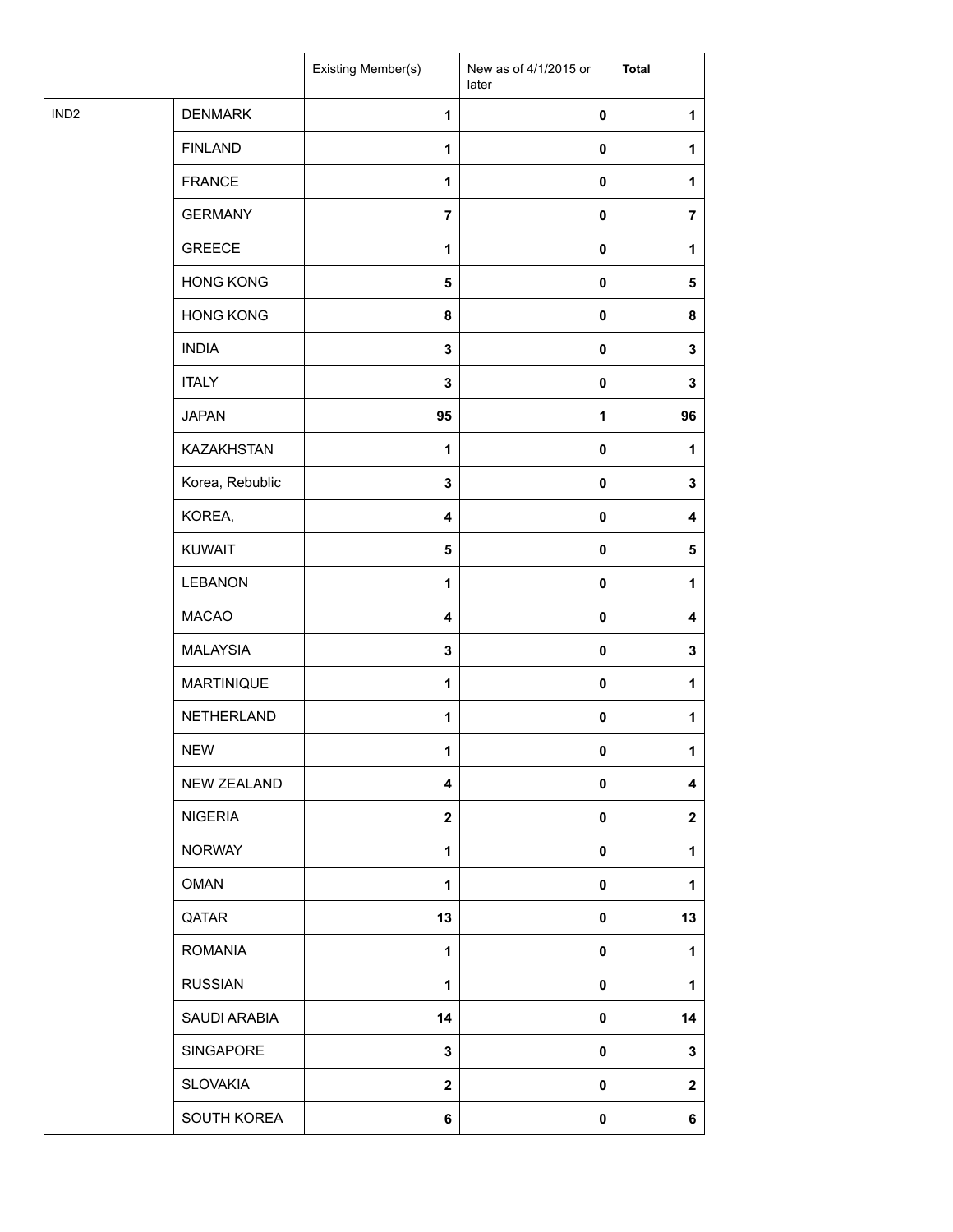|                  |                      | Existing Member(s)      | New as of 4/1/2015 or<br>later | <b>Total</b>     |
|------------------|----------------------|-------------------------|--------------------------------|------------------|
| IND <sub>2</sub> | <b>SPAIN</b>         | 3                       | $\pmb{0}$                      | $\mathbf 3$      |
|                  | SWEDEN               | $\mathbf{1}$            | 0                              | 1                |
|                  | SWITZERLAND          | $\mathbf{2}$            | 0                              | $\boldsymbol{2}$ |
|                  | <b>TAIWAN</b>        | 6                       | 0                              | 6                |
|                  | THAILAND             | $\mathbf{2}$            | 0                              | $\mathbf{2}$     |
|                  | TRINIDAD AND         | $\mathbf{1}$            | 0                              | 1                |
|                  | <b>TURKEY</b>        | $\mathbf 3$             | $\pmb{0}$                      | $\mathbf 3$      |
|                  | <b>UKRAINE</b>       | $\mathbf{1}$            | 0                              | 1                |
|                  | UNITED ARAB          | 11                      | 0                              | 11               |
|                  | <b>UNITED</b>        | 9                       | 0                              | 9                |
|                  | <b>UNITED</b>        | $\overline{7}$          | 1                              | 8                |
|                  | <b>URUGUAY</b>       | $\mathbf{1}$            | $\pmb{0}$                      | $\mathbf 1$      |
|                  | VENEZUELA            | 1                       | $\mathbf 0$                    | 1                |
|                  | <b>Total</b>         | 2,043                   | 13                             | 2,056            |
| LIF              | <b>United States</b> | 42                      | 0                              | 42               |
|                  | <b>AUSTRALIA</b>     | $\mathbf{1}$            | 0                              | 1                |
|                  | CANADA               | $\overline{\mathbf{2}}$ | 0                              | $\boldsymbol{2}$ |
|                  | <b>EGYPT</b>         | 1                       | $\mathbf 0$                    | 1                |
|                  | <b>ISRAEL</b>        | 1                       | 0                              | $\mathbf{1}$     |
|                  | <b>JAPAN</b>         | 1                       | 0                              | $\mathbf{1}$     |
|                  | UNITED ARAB          | 1                       | 0                              | $\mathbf{1}$     |
|                  | <b>UNITED</b>        | $\overline{\mathbf{2}}$ | 0                              | $\mathbf{2}$     |
|                  | <b>Total</b>         | 51                      | $\pmb{0}$                      | 51               |
| NT               | <b>United States</b> | 475                     | 16                             | 491              |
|                  | <b>AUSTRALIA</b>     | 3                       | $\pmb{0}$                      | 3                |
|                  | <b>BURUNDI</b>       | $\mathbf{1}$            | 0                              | $\mathbf{1}$     |
|                  | CANADA               | 28                      | $\mathbf{1}$                   | 29               |
|                  | <b>CHINA</b>         | $\mathbf{1}$            | 0                              | $\mathbf{1}$     |
|                  | <b>COLOMBIA</b>      | $\mathbf{1}$            | 0                              | $\mathbf{1}$     |
|                  | <b>ECUADOR</b>       | 0                       | 1                              | $\mathbf{1}$     |
|                  | GREECE               | $\mathbf{1}$            | $\pmb{0}$                      | $\mathbf 1$      |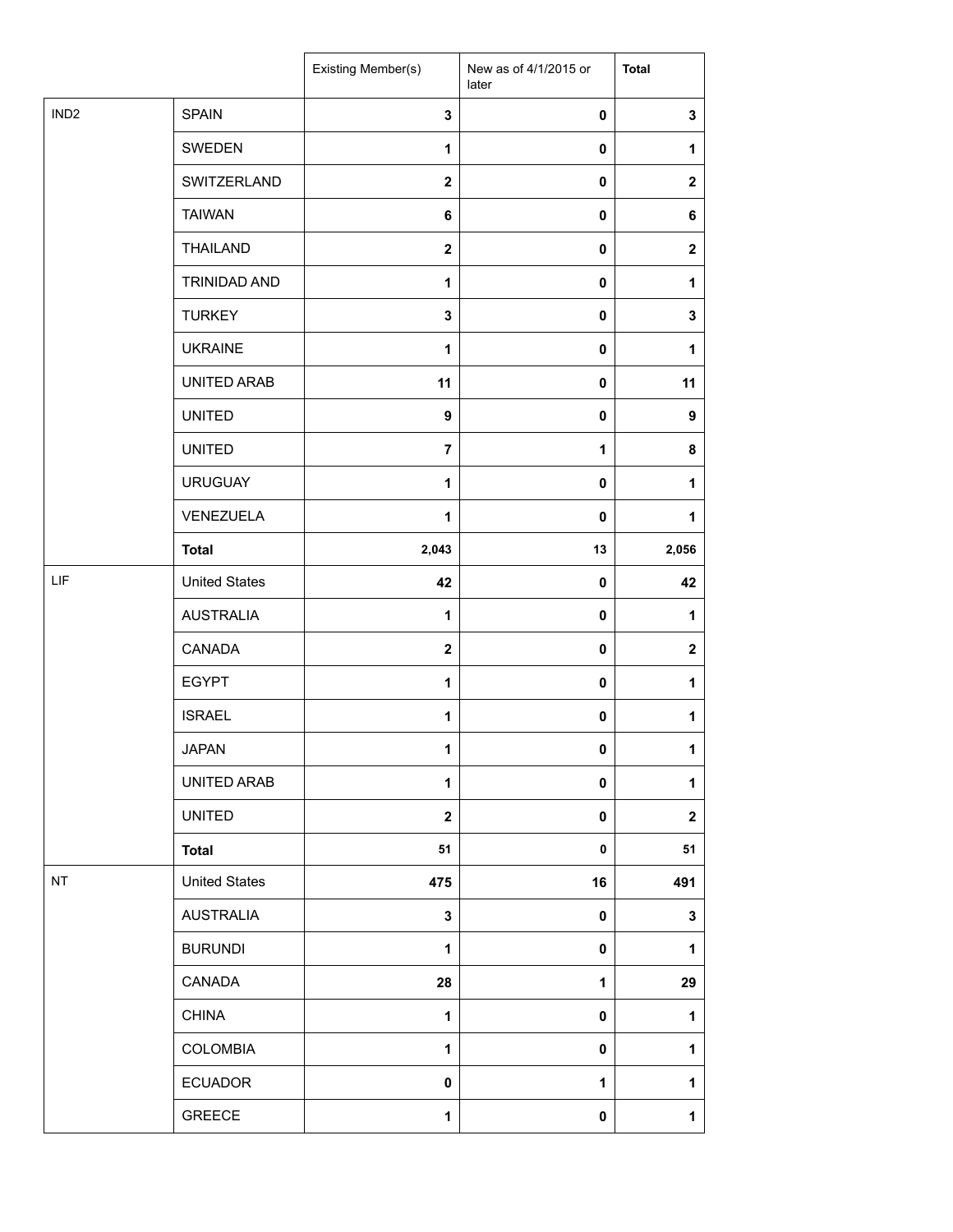|                 |                      | Existing Member(s) | New as of 4/1/2015 or<br>later | <b>Total</b>     |
|-----------------|----------------------|--------------------|--------------------------------|------------------|
| <b>NT</b>       | <b>GUAM</b>          | $\mathbf{1}$       | $\pmb{0}$                      | 1                |
|                 | <b>HONG KONG</b>     | 1                  | $\mathbf 0$                    | 1                |
|                 | <b>ISRAEL</b>        | 1                  | 0                              | 1                |
|                 | <b>ITALY</b>         | 1                  | $\mathbf 0$                    | 1                |
|                 | <b>JAPAN</b>         | 13                 | 1                              | 14               |
|                 | Korea, Rebublic      | 1                  | $\mathbf 0$                    | 1                |
|                 | KOREA,               | $\mathbf{1}$       | $\pmb{0}$                      | 1                |
|                 | <b>MALAYSIA</b>      | 1                  | $\pmb{0}$                      | 1                |
|                 | <b>NEW ZEALAND</b>   | 1                  | $\mathbf 0$                    | 1                |
|                 | <b>OMAN</b>          | 1                  | $\pmb{0}$                      | 1                |
|                 | PERU                 | $\mathbf{2}$       | $\mathbf 0$                    | $\boldsymbol{2}$ |
|                 | Puerto Rico          | 1                  | $\pmb{0}$                      | 1                |
|                 | <b>RUSSIA</b>        | $\mathbf{1}$       | $\mathbf 0$                    | 1                |
|                 | SAUDI ARABIA         | 5                  | 1                              | 6                |
|                 | <b>SLOVAKIA</b>      | 1                  | 0                              | 1                |
|                 | SOUTH KOREA          | $\mathbf{2}$       | $\pmb{0}$                      | $\mathbf{2}$     |
|                 | SWEDEN               | 1                  | $\pmb{0}$                      | 1                |
|                 | <b>THAILAND</b>      | 1                  | $\mathbf 0$                    | 1                |
|                 | <b>TURKEY</b>        | 1                  | 0                              | 1                |
|                 | <b>UNITED</b>        | 3                  | 1                              | 4                |
|                 | <b>UNITED</b>        | 3                  | 5                              | 8                |
|                 | <b>Total</b>         | 553                | ${\bf 26}$                     | 579              |
| NT <sub>2</sub> | <b>United States</b> | 362                | $\mathbf{3}$                   | 365              |
|                 | <b>AUSTRALIA</b>     | $5\phantom{.0}$    | $\pmb{0}$                      | ${\bf 5}$        |
|                 | CANADA               | $\overline{7}$     | 1                              | 8                |
|                 | <b>CHINA</b>         | $\mathbf{1}$       | $\mathbf 0$                    | 1                |
|                 | <b>GERMANY</b>       | $\mathbf{2}$       | $\pmb{0}$                      | $\mathbf 2$      |
|                 | <b>HONG KONG</b>     | $\mathbf 2$        | $\pmb{0}$                      | $\boldsymbol{2}$ |
|                 | <b>ITALY</b>         | $\mathbf{1}$       | $\pmb{0}$                      | $\mathbf{1}$     |
|                 | <b>JAPAN</b>         | 8                  | $\pmb{0}$                      | 8                |
|                 | KOREA,               | $\mathbf{2}$       | $\pmb{0}$                      | $\mathbf{2}$     |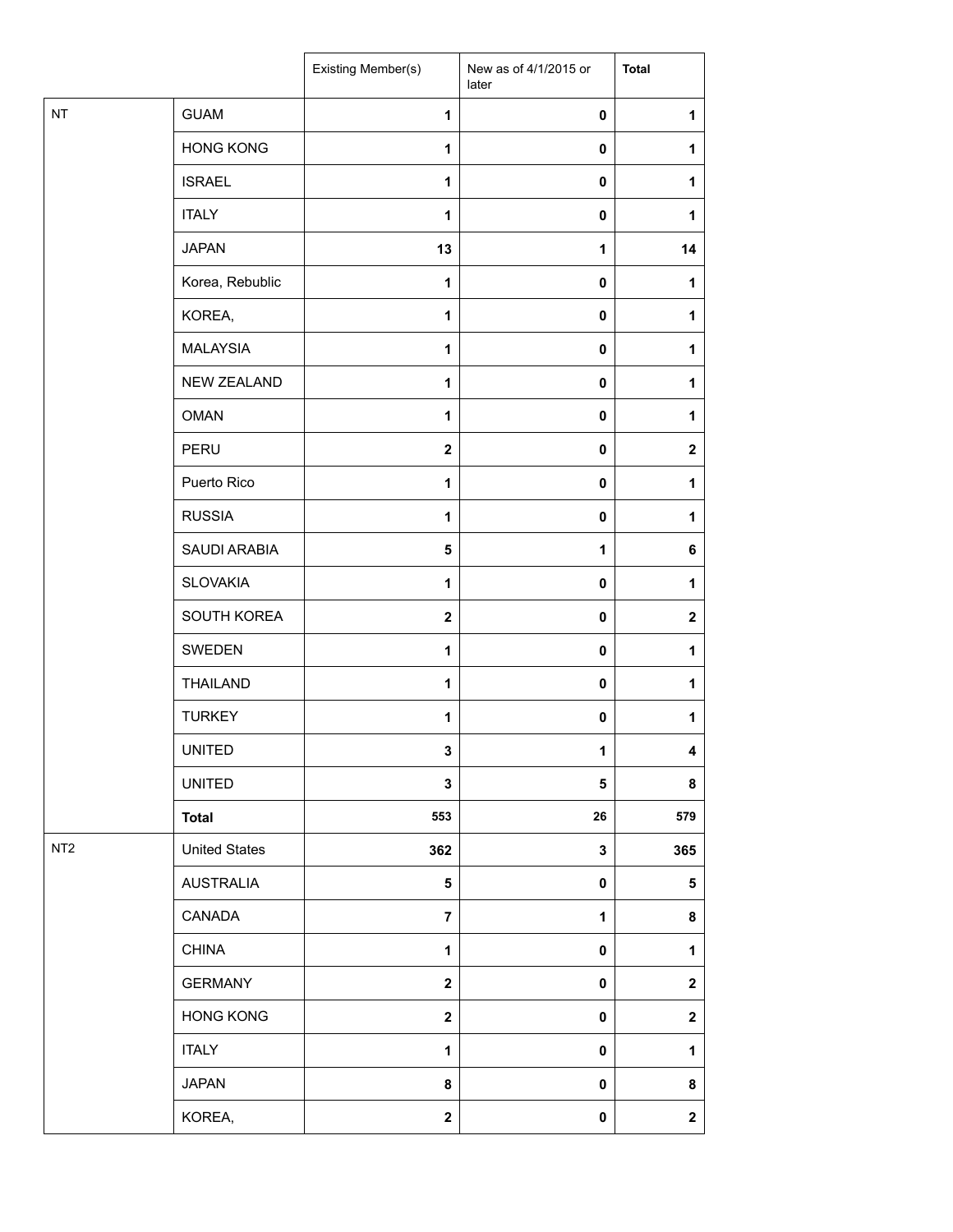|                 |                      | Existing Member(s) | New as of 4/1/2015 or<br>later | <b>Total</b> |
|-----------------|----------------------|--------------------|--------------------------------|--------------|
| NT <sub>2</sub> | <b>KUWAIT</b>        | $\mathbf{1}$       | $\pmb{0}$                      | 1            |
|                 | <b>MACAO</b>         | $\mathbf{1}$       | 0                              | 1            |
|                 | SAUDI ARABIA         | 1                  | 0                              | 1            |
|                 | SOUTH KOREA          | $\mathbf{1}$       | 0                              | 1            |
|                 | SWITZERLAND          | 1                  | 0                              | 1            |
|                 | <b>TAIWAN</b>        | $\mathbf{1}$       | 0                              | 1            |
|                 | UNITED ARAB          | $\mathbf{1}$       | 0                              | 1            |
|                 | <b>UNITED</b>        | 1                  | 1                              | $\mathbf 2$  |
|                 | <b>Total</b>         | 398                | 5                              | 403          |
| <b>PTR</b>      | <b>United States</b> | 382                | 10                             | 392          |
|                 | <b>AUSTRALIA</b>     | $\mathbf 3$        | $\pmb{0}$                      | 3            |
|                 | <b>BRAZIL</b>        | $\mathbf 3$        | $\pmb{0}$                      | 3            |
|                 | CANADA               | 26                 | 1                              | 27           |
|                 | CAYMAN               | $\mathbf{1}$       | 0                              | 1            |
|                 | <b>CHILE</b>         | $\mathbf{1}$       | 0                              | 1            |
|                 | <b>CHINA</b>         | 5                  | 0                              | 5            |
|                 | <b>COLOMBIA</b>      | $\mathbf 2$        | 0                              | $\mathbf 2$  |
|                 | <b>CZECH</b>         | $\mathbf 2$        | 0                              | $\mathbf 2$  |
|                 | <b>DOMINICAN</b>     | 1                  | 0                              | 1            |
|                 | <b>ECUADOR</b>       | 8                  | 0                              | 8            |
|                 | <b>GEORGIA</b>       | $\mathbf{1}$       | 0                              | 1            |
|                 | <b>GERMANY</b>       | $\mathbf 2$        | 0                              | $\mathbf 2$  |
|                 | <b>HONG KONG</b>     | $\mathbf{1}$       | 0                              | 1            |
|                 | <b>INDIA</b>         | 1                  | 0                              | 1            |
|                 | <b>INDONESIA</b>     | 1                  | 0                              | 1            |
|                 | <b>ISRAEL</b>        | 1                  | 0                              | 1            |
|                 | <b>JAPAN</b>         | 8                  | $\mathbf 2$                    | 10           |
|                 | <b>MEXICO</b>        | $\mathbf{2}$       | 0                              | $\mathbf 2$  |
|                 | <b>NEPAL</b>         | 1                  | 0                              | 1            |
|                 | <b>NEW ZEALAND</b>   | 1                  | $\mathbf 0$                    | 1            |
|                 | <b>NIGERIA</b>       | 1                  | 0                              | 1            |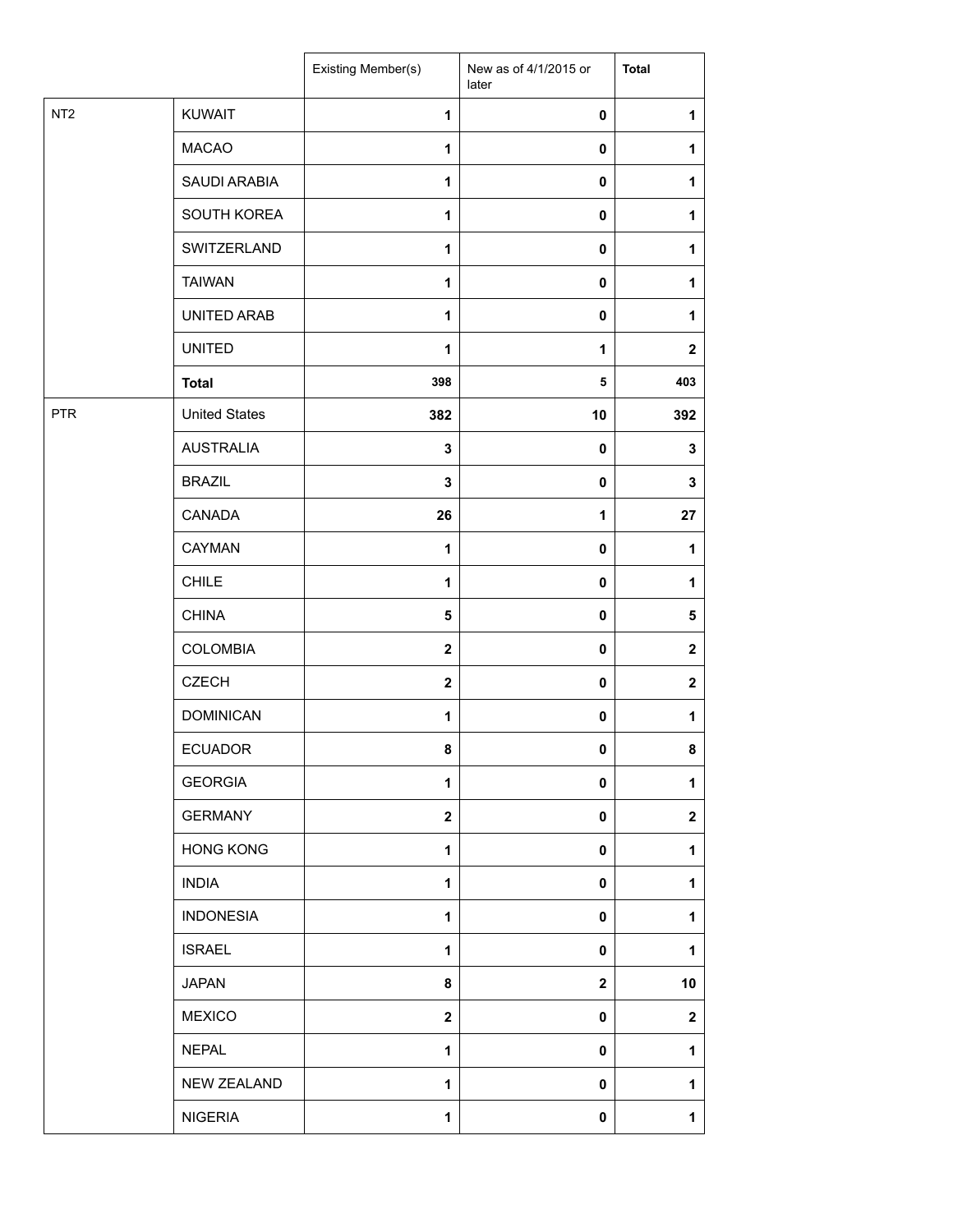|                  |                      | Existing Member(s) | New as of 4/1/2015 or<br>later | <b>Total</b>            |
|------------------|----------------------|--------------------|--------------------------------|-------------------------|
| PTR              | <b>NORTHERN</b>      | $\mathbf{1}$       | $\pmb{0}$                      | 1                       |
|                  | <b>OMAN</b>          | 1                  | $\mathbf 0$                    | 1                       |
|                  | <b>PAKISTAN</b>      | 1                  | 0                              | 1                       |
|                  | <b>PANAMA</b>        | 1                  | 0                              | 1                       |
|                  | <b>PHILIPPINES</b>   | 3                  | 0                              | 3                       |
|                  | Puerto Rico          | $\mathbf{2}$       | $\mathbf 2$                    | 4                       |
|                  | QATAR                | $\mathbf{1}$       | $\pmb{0}$                      | $\mathbf{1}$            |
|                  | SOUTH AFRICA         | 1                  | 0                              | 1                       |
|                  | SOUTH KOREA          | 1                  | 0                              | 1                       |
|                  | <b>TAIWAN</b>        | 1                  | 0                              | 1                       |
|                  | <b>TAIWAN ROC</b>    | 1                  | 0                              | 1                       |
|                  | <b>THAILAND</b>      | $\mathbf{1}$       | $\pmb{0}$                      | $\mathbf{1}$            |
|                  | <b>TURKEY</b>        | 1                  | 1                              | $\mathbf 2$             |
|                  | <b>UKRAINE</b>       | 1                  | 0                              | 1                       |
|                  | UNITED ARAB          | 1                  | 1                              | $\boldsymbol{2}$        |
|                  | <b>UNITED</b>        | 5                  | 0                              | 5                       |
|                  | <b>United States</b> | 1                  | 0                              | 1                       |
|                  | <b>UNITED</b>        | $\mathbf 0$        | 3                              | $\mathbf 3$             |
|                  | VENEZUELA            | $\mathbf{2}$       | 1                              | $\mathbf 3$             |
|                  | VIETNAM              | 1                  | 0                              | $\mathbf{1}$            |
|                  | <b>Total</b>         | 481                | 21                             | 502                     |
| PTR <sub>2</sub> | <b>United States</b> | 181                | 9                              | 190                     |
|                  | <b>ARMENIA</b>       | 1                  | 0                              | 1                       |
|                  | <b>BRAZIL</b>        | $\mathbf 2$        | 0                              | $\mathbf 2$             |
|                  | CANADA               | $\overline{7}$     | 0                              | $\overline{\mathbf{7}}$ |
|                  | <b>CHILE</b>         | $\mathbf{1}$       | 0                              | $\mathbf{1}$            |
|                  | <b>CHINA</b>         | 3                  | 0                              | $\mathbf 3$             |
|                  | <b>COLOMBIA</b>      | 1                  | 0                              | $\mathbf{1}$            |
|                  | <b>CZECH</b>         | 1                  | 0                              | $\mathbf{1}$            |
|                  | <b>HONG KONG</b>     | $\pmb{0}$          | 1                              | 1                       |
|                  | <b>INDONESIA</b>     | $\mathbf{1}$       | $\pmb{0}$                      | $\mathbf 1$             |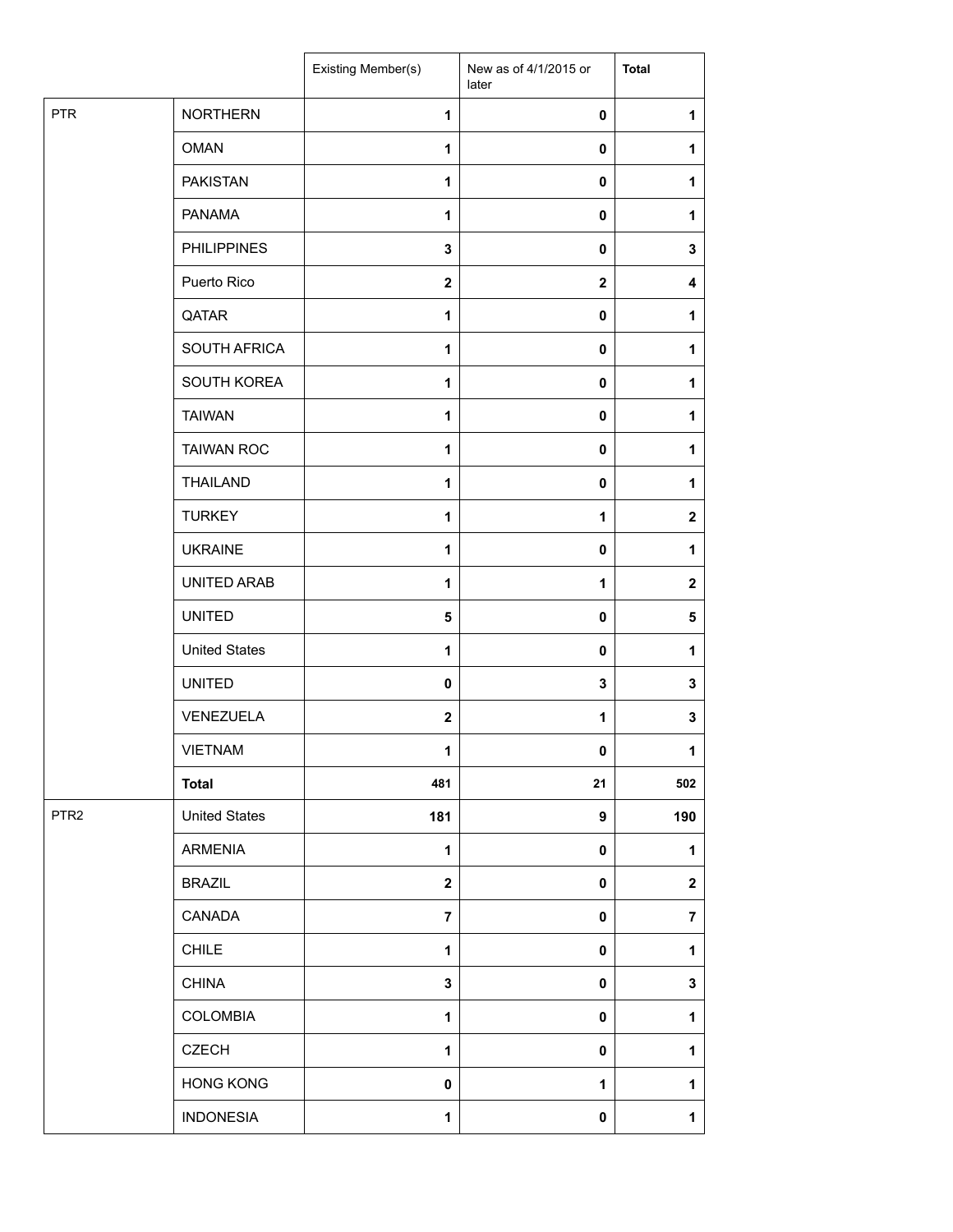|                  |                      | Existing Member(s) | New as of 4/1/2015 or<br>later | <b>Total</b>     |
|------------------|----------------------|--------------------|--------------------------------|------------------|
| PTR <sub>2</sub> | <b>ISRAEL</b>        | $\mathbf{1}$       | $\pmb{0}$                      | 1                |
|                  | <b>ITALY</b>         | $\mathbf{1}$       | 0                              | 1                |
|                  | <b>JAPAN</b>         | $\overline{7}$     | 0                              | $\overline{7}$   |
|                  | <b>MACAO</b>         | 1                  | 0                              | 1                |
|                  | <b>MEXICO</b>        | 1                  | 0                              | $\mathbf{1}$     |
|                  | <b>POLAND</b>        | $\mathbf{1}$       | 0                              | 1                |
|                  | QATAR                | $\mathbf{1}$       | $\pmb{0}$                      | $\mathbf{1}$     |
|                  | SAUDI ARABIA         | $\boldsymbol{9}$   | 0                              | $\boldsymbol{9}$ |
|                  | <b>TAIWAN</b>        | 3                  | 0                              | 3                |
|                  | <b>TURKEY</b>        | $\sqrt{5}$         | 0                              | 5                |
|                  | <b>UNITED</b>        | $\mathbf 3$        | 1                              | 4                |
|                  | <b>Total</b>         | 231                | 11                             | 242              |
| <b>RET</b>       | <b>United States</b> | 124                | 0                              | 124              |
|                  | ARGENTINA            | 1                  | 0                              | 1                |
|                  | <b>CANADA</b>        | 5                  | 0                              | ${\bf 5}$        |
|                  | <b>COLOMBIA</b>      | $\mathbf{1}$       | 0                              | $\mathbf{1}$     |
|                  | <b>GERMANY</b>       | 1                  | 0                              | $\mathbf{1}$     |
|                  | <b>JAPAN</b>         | $\mathbf{2}$       | 0                              | $\mathbf 2$      |
|                  | <b>PORTUGAL</b>      | 1                  | 0                              | $\mathbf{1}$     |
|                  | SRI LANKA            | 1                  | 0                              | $\mathbf{1}$     |
|                  | <b>UNITED</b>        | 1                  | 0                              | $\mathbf{1}$     |
|                  | <b>Total</b>         | 137                | $\pmb{0}$                      | 137              |
| RET2             | <b>United States</b> | 80                 | 0                              | 80               |
|                  | <b>AUSTRALIA</b>     | $\mathbf 1$        | $\pmb{0}$                      | $\mathbf{1}$     |
|                  | CANADA               | 1                  | $\pmb{0}$                      | 1                |
|                  | <b>ISRAEL</b>        | $\mathbf 3$        | 0                              | $\mathbf 3$      |
|                  | <b>ITALY</b>         | $\mathbf 1$        | 0                              | $\mathbf{1}$     |
|                  | <b>JAPAN</b>         | $\sqrt{5}$         | 0                              | ${\bf 5}$        |
|                  | <b>SPAIN</b>         | $\mathbf{1}$       | $\pmb{0}$                      | $\mathbf{1}$     |
|                  | <b>Total</b>         | 92                 | 0                              | 92               |
| STU              | <b>United States</b> | 709                | 74                             | 783              |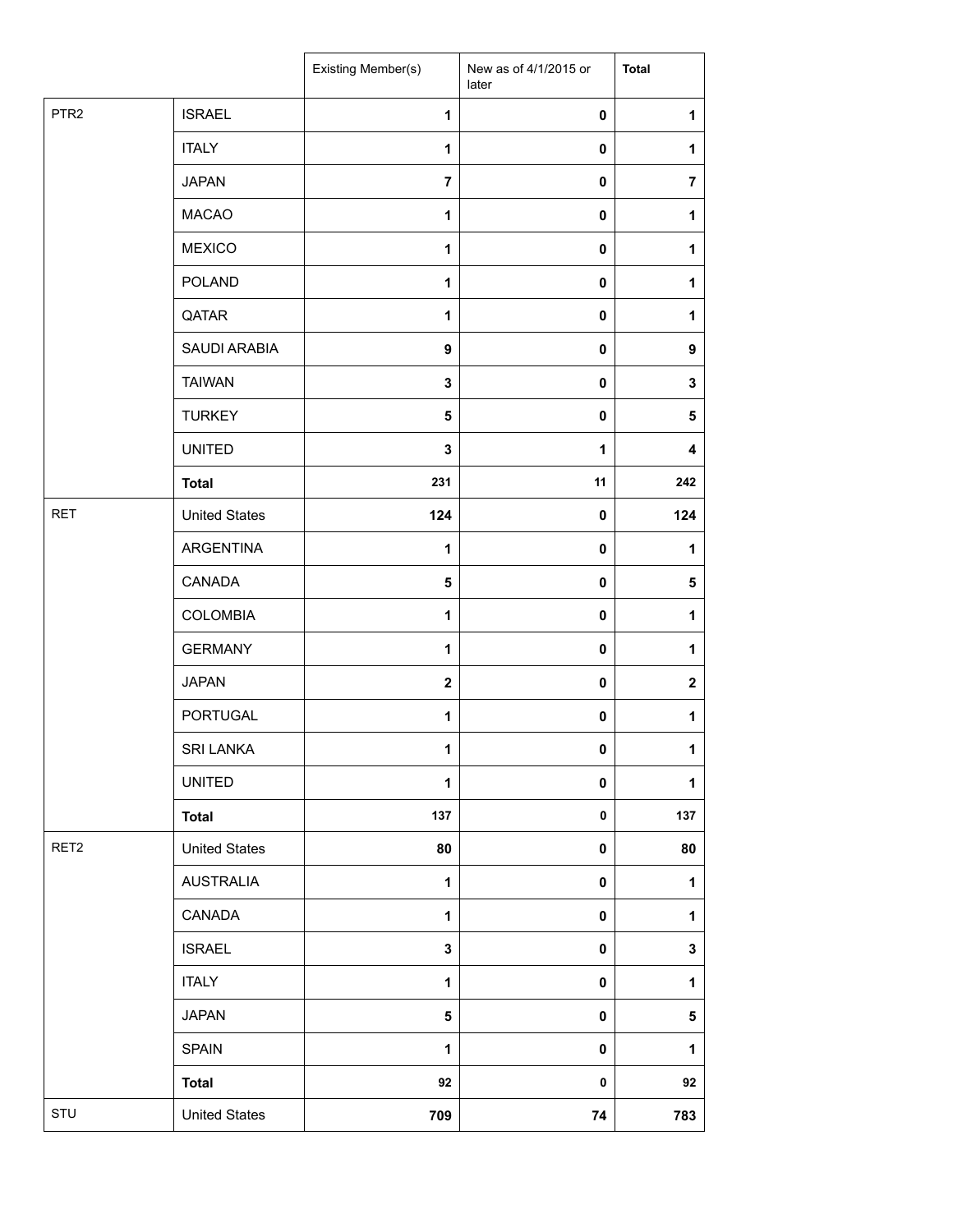|                  |                      | Existing Member(s)      | New as of 4/1/2015 or<br>later | <b>Total</b>            |
|------------------|----------------------|-------------------------|--------------------------------|-------------------------|
| STU              | <b>AUSTRALIA</b>     | 4                       | $\mathbf{2}$                   | 6                       |
|                  | <b>BRAZIL</b>        | 1                       | $\mathbf 0$                    | 1                       |
|                  | <b>CAMBODIA</b>      | $\mathbf{1}$            | 0                              | 1                       |
|                  | CANADA               | 73                      | 10                             | 83                      |
|                  | <b>CHINA</b>         | 6                       | $\mathbf 0$                    | 6                       |
|                  | <b>COLOMBIA</b>      | $\mathbf{1}$            | $\mathbf 0$                    | 1                       |
|                  | <b>FRANCE</b>        | $\mathbf{2}$            | 0                              | $\mathbf{2}$            |
|                  | <b>GERMANY</b>       | 1                       | $\mathbf 0$                    | $\mathbf{1}$            |
|                  | <b>GUAM</b>          | 1                       | 0                              | $\mathbf{1}$            |
|                  | <b>HONG KONG</b>     | $\mathbf{1}$            | 0                              | $\mathbf{1}$            |
|                  | <b>ITALY</b>         | $\mathbf{1}$            | $\mathbf 0$                    | 1                       |
|                  | <b>JAPAN</b>         | 15                      | $\mathbf{2}$                   | 17                      |
|                  | Korea, Rebublic      | $\overline{\mathbf{2}}$ | 0                              | $\mathbf 2$             |
|                  | KOREA,               | 1                       | $\mathbf 0$                    | 1                       |
|                  | PORTUGAL             | 1                       | 0                              | $\mathbf{1}$            |
|                  | QATAR                | 1                       | 0                              | 1                       |
|                  | SAUDI ARABIA         | $\mathbf{3}$            | 0                              | $\mathbf{3}$            |
|                  | <b>SLOVENIA</b>      | 1                       | 0                              | 1                       |
|                  | SOUTH KOREA          | 5                       | 0                              | $5\phantom{.0}$         |
|                  | SPAIN                | 1                       | $\pmb{0}$                      | $\mathbf 1$             |
|                  | THAILAND             | 22                      | 0                              | 22                      |
|                  | <b>TUNISIA</b>       | $\mathbf 2$             | 0                              | $\mathbf{2}$            |
|                  | <b>TURKEY</b>        | $\mathbf{3}$            | 0                              | $\mathbf{3}$            |
|                  | UNITED ARAB          | $\mathbf{1}$            | 0                              | $\mathbf{1}$            |
|                  | <b>UNITED</b>        | $\overline{\mathbf{4}}$ | 0                              | $\overline{\mathbf{4}}$ |
|                  | <b>United States</b> | 0                       | 1                              | $\mathbf{1}$            |
|                  | <b>UNITED</b>        | 1                       | 0                              | $\mathbf{1}$            |
|                  | <b>UZBEKISTAN</b>    | 1                       | $\pmb{0}$                      | 1                       |
|                  | <b>Total</b>         | 865                     | 89                             | 954                     |
| STU <sub>2</sub> | <b>United States</b> | 396                     | $\mathbf{3}$                   | 399                     |
|                  | <b>AUSTRALIA</b>     | 6                       | 0                              | 6                       |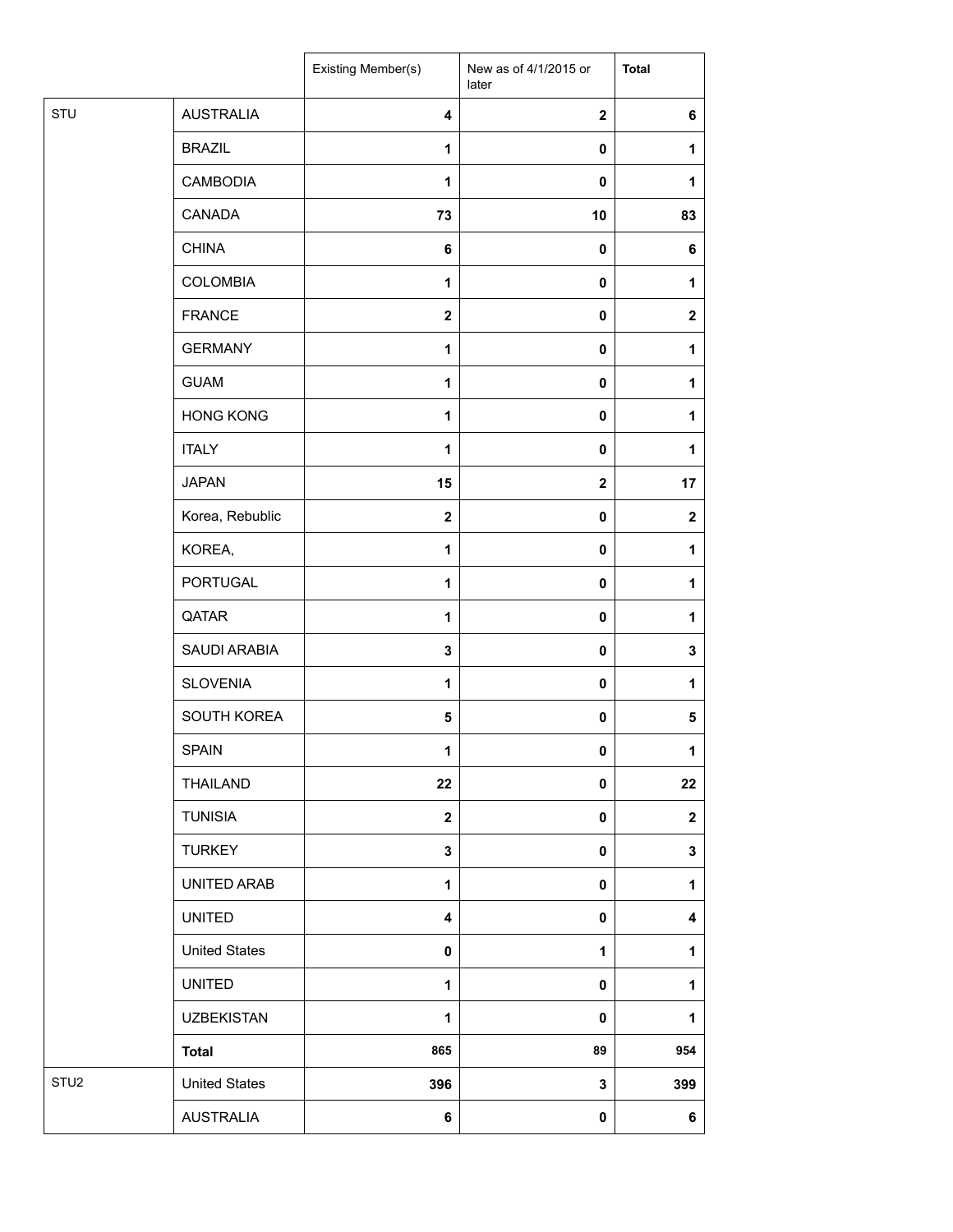|                  |                    | Existing Member(s) | New as of 4/1/2015 or<br>later | <b>Total</b>            |
|------------------|--------------------|--------------------|--------------------------------|-------------------------|
| STU <sub>2</sub> | <b>BRAZIL</b>      | 1                  | 1                              | $\overline{\mathbf{2}}$ |
|                  | CANADA             | 24                 | $\mathbf 0$                    | 24                      |
|                  | <b>CHILE</b>       | 1                  | $\pmb{0}$                      | $\mathbf{1}$            |
|                  | <b>CHINA</b>       | $\mathbf{1}$       | $\pmb{0}$                      | $\mathbf{1}$            |
|                  | <b>HONG KONG</b>   | 1                  | $\pmb{0}$                      | 1                       |
|                  | <b>INDONESIA</b>   | $\mathbf{1}$       | $\pmb{0}$                      | $\mathbf{1}$            |
|                  | <b>ISRAEL</b>      | $\mathbf 2$        | $\pmb{0}$                      | $\boldsymbol{2}$        |
|                  | <b>JAPAN</b>       | $\overline{7}$     | $\pmb{0}$                      | $\overline{7}$          |
|                  | KOREA,             | $\mathbf 2$        | $\pmb{0}$                      | $\boldsymbol{2}$        |
|                  | <b>LEBANON</b>     | 1                  | 0                              | $\mathbf{1}$            |
|                  | <b>MEXICO</b>      | 3                  | 0                              | $\mathbf 3$             |
|                  | <b>NEW ZEALAND</b> | 1                  | $\mathbf 0$                    | 1                       |
|                  | Puerto Rico        | 1                  | 0                              | 1                       |
|                  | <b>UNITED</b>      | 5                  | $\mathbf 0$                    | 5                       |
|                  | <b>UNITED</b>      | 0                  | 3                              | $\mathbf 3$             |
|                  | <b>Total</b>       | 453                | $\overline{7}$                 | 460                     |
| <b>Total</b>     |                    | 11,415             | 354                            | 11,769                  |

This report is based on members paid through 4/30/2015 or later.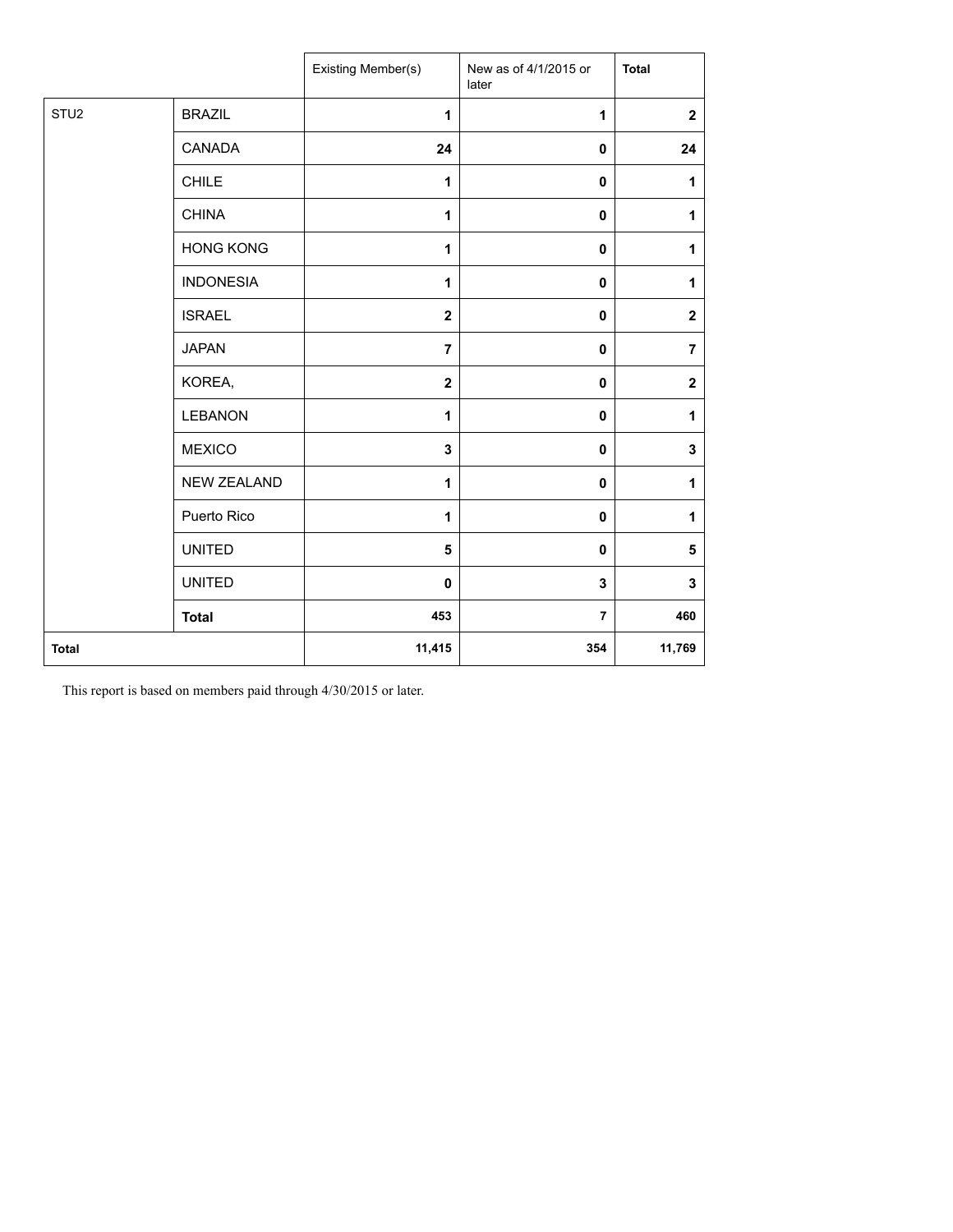| <b>Country/State/Province</b>  | <b>Total</b>                                            |                         |              |
|--------------------------------|---------------------------------------------------------|-------------------------|--------------|
| <b>AFGHANISTAN</b>             |                                                         | $\overline{\mathbf{3}}$ | 0.0%         |
| <b>ALBANIA</b>                 |                                                         | 10                      | 0.1%         |
| <b>ALGERIA</b>                 |                                                         | 3                       | 0.0%         |
| <b>ANGOLA</b>                  |                                                         | $\overline{2}$          | 0.0%         |
| <b>ARGENTINA</b>               |                                                         | 26                      | 0.2%         |
| <b>ARMENIA</b>                 |                                                         | $\overline{\mathbf{4}}$ | 0.0%         |
| <b>AUSTRALIA</b>               |                                                         | 68                      | 0.6%         |
| <b>AUSTRIA</b>                 |                                                         | $\mathbf{2}$            | 0.0%         |
| <b>AZERBAIJAN</b>              |                                                         | 7                       | 0.1%         |
| <b>BAHRAIN</b>                 |                                                         | $\overline{\mathbf{4}}$ | 0.0%         |
| <b>BANGLADESH</b>              |                                                         | 30                      | 0.3%         |
| <b>BARBADOS</b>                |                                                         | 1                       | 0.0%         |
| <b>BELARUS</b>                 |                                                         | $\mathbf{1}$            | 0.0%         |
| <b>BELGIUM</b>                 |                                                         | $\overline{2}$          | 0.0%         |
| <b>BENIN</b>                   |                                                         | 1                       | 0.0%         |
| <b>BERMUDA</b>                 |                                                         | $\mathbf{1}$            | 0.0%         |
| <b>BOLIVIA</b>                 |                                                         | $\boldsymbol{9}$        | 0.1%         |
| <b>BOSNIA AND HERZEGOVINA</b>  |                                                         | 1                       | 0.0%         |
| <b>BRAZIL</b>                  |                                                         | 107                     | 0.9%         |
| <b>BULGARIA</b>                |                                                         | $\mathbf{2}$            | 0.0%         |
| <b>BURKINA FASO</b>            |                                                         | 3                       | 0.0%         |
| <b>BURUNDI</b>                 |                                                         | 1<br>$\overline{2}$     | 0.0%<br>0.0% |
| <b>CAMBODIA</b>                |                                                         | $\overline{\mathbf{4}}$ | 0.0%         |
| <b>CAMEROON</b><br>CANADA.     |                                                         |                         |              |
| <b>CANADA</b>                  | II                                                      |                         |              |
| <b>CANADA</b>                  | 65<br>Alberta                                           |                         |              |
| <b>CANADA</b>                  | 139<br>British Columbia                                 |                         |              |
| <b>CANADA</b>                  | California<br>$\frac{1}{2}$                             |                         |              |
| <b>CANADA</b>                  | Manitoba<br>19                                          |                         |              |
| <b>CANADA</b>                  | $\frac{1}{\sqrt{2}}$<br>Montana                         |                         |              |
| <b>CANADA</b>                  | $18\,$<br>New Brunswick                                 |                         |              |
| <b>CANADA</b>                  | $\ldots$ $\frac{1}{\cdot}$<br>Newfoundland and Labrador |                         |              |
| <b>CANADA</b>                  | Nova Scotia<br>$\frac{17}{15}$                          |                         |              |
| <b>CANADA</b>                  | Ohio<br>$\overline{I}$                                  |                         |              |
| <b>CANADA</b>                  | 324<br>Ontario                                          |                         |              |
| <b>CANADA</b>                  | 39<br>Quebec                                            |                         |              |
| <b>CANADA</b>                  | Saskatchewan<br>36                                      |                         |              |
| <b>CANADA</b>                  | $\mathcal{I}$<br>Yukon Territory                        |                         |              |
| <b>CANADA</b>                  |                                                         | 673                     | 5.7%         |
| <b>CAYMAN ISLANDS</b>          |                                                         | $\overline{2}$          | 0.0%         |
| <b>CHILE</b>                   |                                                         | 11                      | 0.1%         |
| <b>CHINA</b>                   |                                                         | 220                     | 1.9%         |
| <b>COLOMBIA</b>                |                                                         | 34                      | 0.3%         |
| <b>COSTA RICA</b>              |                                                         | 19                      | 0.2%         |
| <b>CROATIA</b>                 |                                                         | $\mathbf{2}$            | 0.0%         |
| <b>CUBA</b>                    |                                                         | 1                       | 0.0%         |
| <b>CYPRUS</b>                  |                                                         | $\overline{\mathbf{3}}$ | 0.0%         |
| <b>CZECH REPUBLIC</b>          |                                                         | 5                       | 0.0%         |
| <b>DENMARK</b>                 |                                                         | $\overline{2}$          | 0.0%<br>0.1% |
| <b>DOMINICAN REPUBLIC</b>      |                                                         | 14<br>72                | 0.6%         |
| <b>ECUADOR</b><br><b>EGYPT</b> |                                                         | 315                     | 2.7%         |
| <b>EL SALVADOR</b>             |                                                         | $\overline{\mathbf{3}}$ | 0.0%         |
| <b>FINLAND</b>                 |                                                         | $\mathbf{2}$            | 0.0%         |
| <b>FRANCE</b>                  |                                                         | 7                       | 0.1%         |
| <b>GABON</b>                   |                                                         | 1                       | 0.0%         |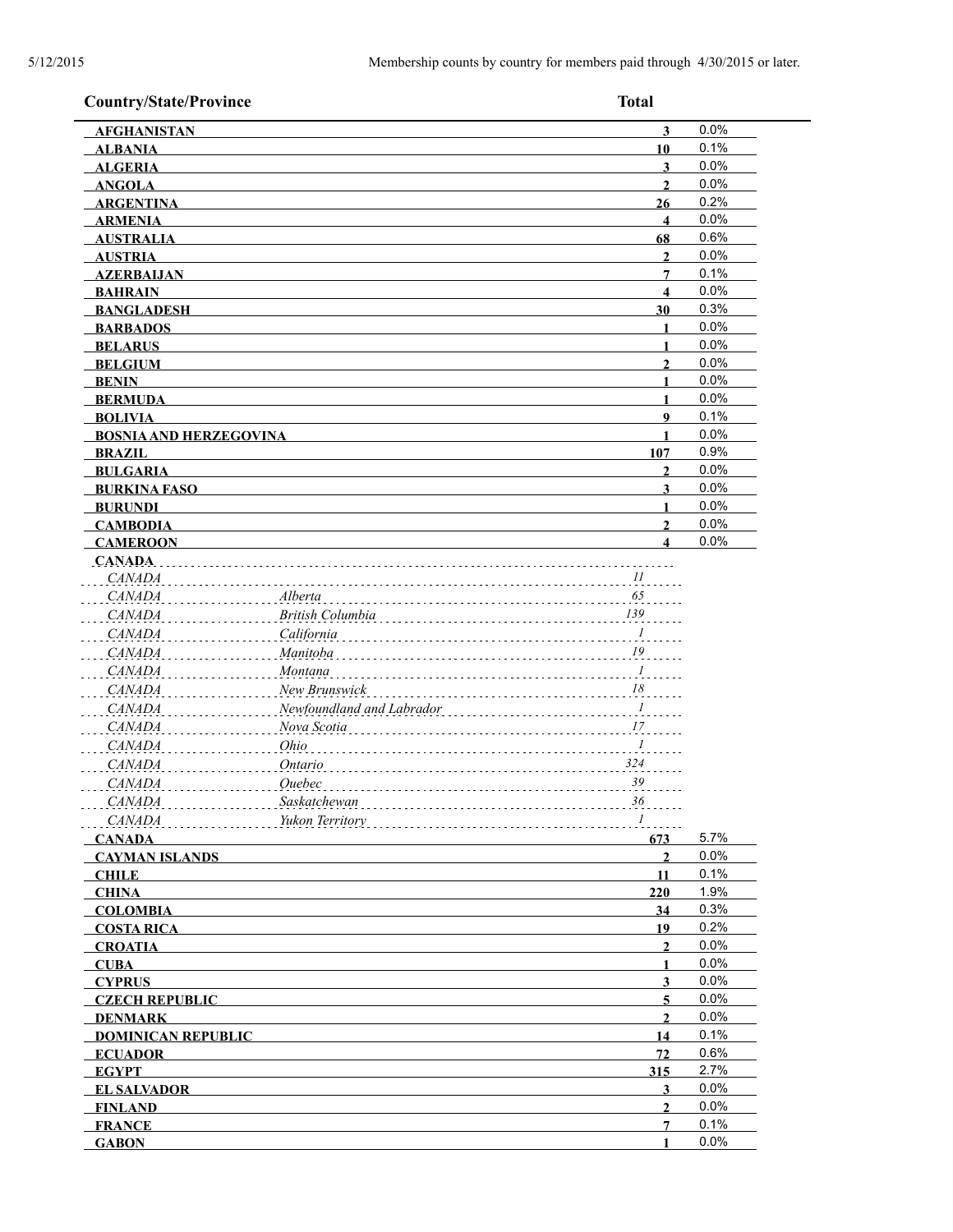| <b>GEORGIA</b>                  | 8                       | 0.1%    |
|---------------------------------|-------------------------|---------|
| <b>GERMANY</b>                  | 20                      | 0.2%    |
| <b>GHANA</b>                    | 1                       | 0.0%    |
| <b>GREECE</b>                   | 7                       | 0.1%    |
| <b>GRENADA</b>                  | $\overline{\mathbf{3}}$ | 0.0%    |
| <b>GUAM</b>                     | $\overline{2}$          | 0.0%    |
| <b>GUATEMALA</b>                | $\boldsymbol{9}$        | 0.1%    |
| <b>HAITI</b>                    | 21                      | 0.2%    |
| <b>HONDURAS</b>                 | 3                       | 0.0%    |
| <b>HONG KONG</b>                | 21                      | 0.2%    |
| <b>HONG KONG SAR CHINA</b>      | 14                      | 0.1%    |
| HUNGARY                         | $\mathbf{2}$            | 0.0%    |
| <b>ICELAND</b>                  | $\mathbf{1}$            | 0.0%    |
| INDIA                           | 79                      | 0.7%    |
| <b>INDONESIA</b>                | 12                      | 0.1%    |
| $\overline{\mathbf{IRAN}}$      | 5                       | 0.0%    |
| <b>IRAO</b>                     | 7                       | 0.1%    |
| <b>IRELAND</b>                  | $\overline{2}$          | 0.0%    |
| <b>ISRAEL</b>                   | 15                      | 0.1%    |
| <b>ITALY</b>                    | 14                      | 0.1%    |
| <b>JAMAICA</b>                  | 3                       | 0.0%    |
| JAPAN                           | 412                     | 3.5%    |
| JORDAN                          | 4                       | 0.0%    |
| <b>KAZAKHSTAN</b>               | 6                       | 0.1%    |
| KENYA                           | $\mathbf{1}$            | 0.0%    |
| <b>Korea, Dem People's Rep</b>  | $\mathbf{1}$            | 0.0%    |
| <b>Korea, Rebublic Of</b>       | 12                      | 0.1%    |
| <b>KOREA, REPUBLIC OF</b>       | 16                      | 0.1%    |
| <b>KOSOVO (UNMIK)</b>           | $\mathbf{3}$            | 0.0%    |
| <b>KUWAIT</b>                   | 11                      | 0.1%    |
| <b>KYRGYZSTAN</b>               | $\overline{2}$          | 0.0%    |
| <b>LATVIA</b>                   | 1                       | 0.0%    |
| <b>LEBANON</b>                  | 10                      | 0.1%    |
| <b>LITHUANIA</b>                | $\mathbf{1}$            | 0.0%    |
| <b>MACAO</b>                    | 8                       | 0.1%    |
| <b>MADAGASCAR</b>               | $\overline{\mathbf{4}}$ | 0.0%    |
| <b>MALAYSIA</b>                 | 25                      | 0.2%    |
| <b>MALDIVES</b>                 | $\mathbf{1}$            | 0.0%    |
| <b>MALI</b>                     | $\mathbf{3}$            | 0.0%    |
| <b>MARSHALL ISLANDS</b>         | $\mathbf{2}$            | 0.0%    |
| <b>MARTINIQUE</b>               | 1                       | 0.0%    |
| <b>MAURITANIA</b>               | 10                      | 0.1%    |
| <b>MAURITIUS</b>                | 1                       | $0.0\%$ |
| <b>MEXICO</b>                   | 100                     | 0.8%    |
| <b>MOLDOVA, REPUBLIC OF</b>     | 5                       | 0.0%    |
| <b>MONGOLIA</b>                 | 29                      | 0.2%    |
| <b>MOROCCO</b>                  | 28                      | 0.2%    |
| <b>MOZAMBIOUE</b>               | $\mathbf{1}$            | 0.0%    |
| <b>MYANMAR</b>                  | $\overline{2}$          | 0.0%    |
|                                 | 13                      | 0.1%    |
| NEPAL                           | 1                       | 0.0%    |
| <b>NETHERLANDS</b>              |                         | 0.0%    |
| NEW CALEDONIA                   | 1<br>16                 | 0.1%    |
| NEW ZEALAND                     |                         | $0.0\%$ |
| NICARAGUA                       | 3                       | $0.0\%$ |
| NIGER                           | 1                       | 0.1%    |
| <b>NIGERIA</b>                  | 15                      |         |
| <b>NORTHERN MARIANA ISLANDS</b> | 1                       | 0.0%    |
| <b>NORWAY</b>                   | $\overline{\mathbf{3}}$ | 0.0%    |
| <b>OMAN</b>                     | $\overline{7}$          | 0.1%    |
| <b>PAKISTAN</b>                 | 16                      | 0.1%    |
| <b>PANAMA</b>                   | 14                      | 0.1%    |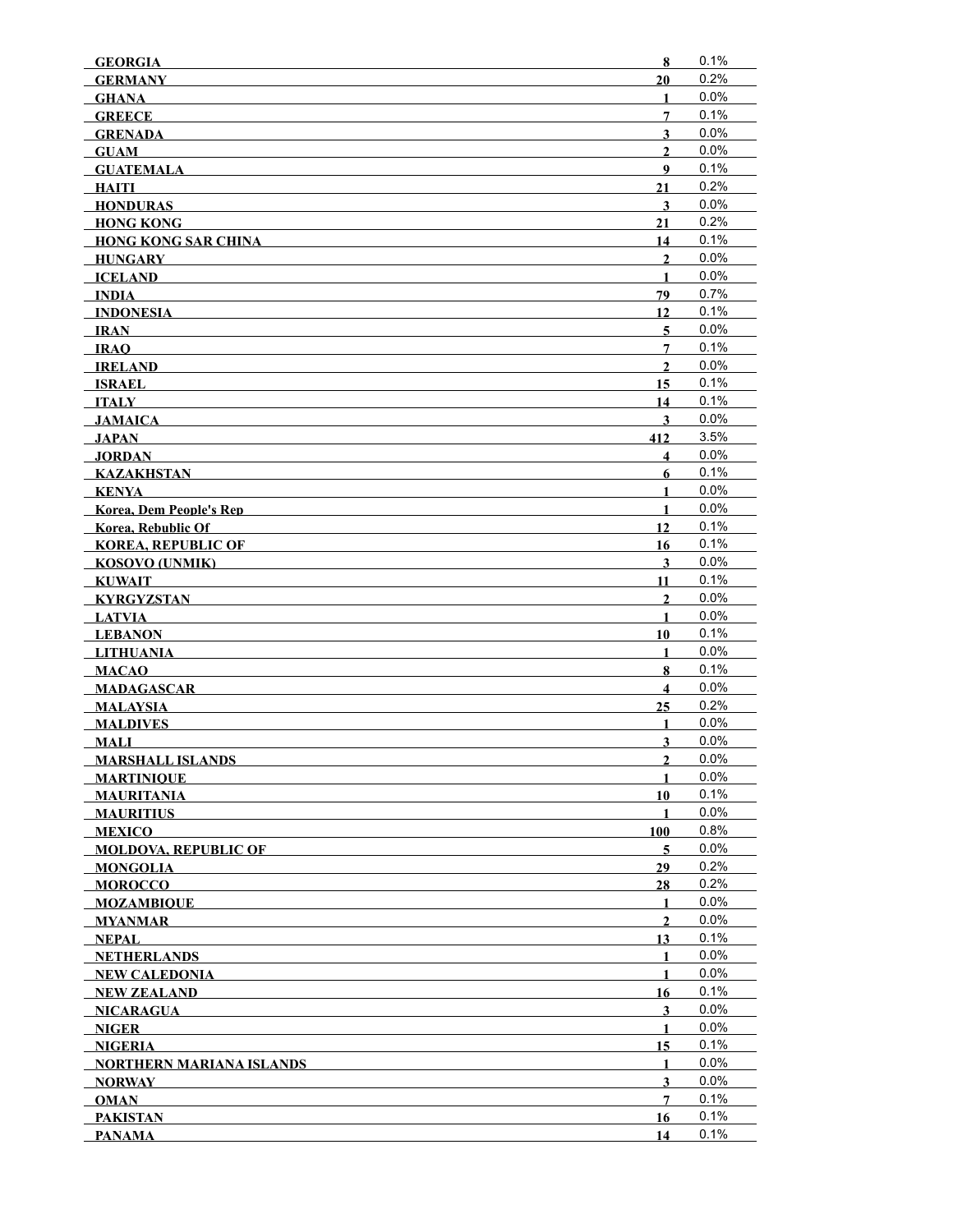| <b>PARAGUAY</b>                  |                      | $\overline{2}$               | 0.0%         |
|----------------------------------|----------------------|------------------------------|--------------|
| PEOPLES REP OF CHINA             |                      | 8                            | 0.1%         |
| <b>PERU</b>                      |                      | 64                           | 0.5%         |
| <b>PHILIPPINES</b>               |                      | 20                           | 0.2%         |
| <b>POLAND</b>                    |                      | 12                           | 0.1%         |
| <b>PORTUGAL</b>                  |                      | $\overline{2}$               | 0.0%         |
| <b>Puerto Rico</b>               |                      | 16                           | 0.1%         |
| <b>OATAR</b>                     |                      | 31                           | 0.3%         |
| <b>ROMANIA</b>                   |                      | $\overline{\mathbf{3}}$      | 0.0%         |
| <b>RUSSIA</b>                    |                      | 12                           | 0.1%         |
| <b>RUSSIAN FEDERATION</b>        |                      | 10                           | 0.1%         |
| <b>RWANDA</b>                    |                      | $\mathbf{3}$                 | 0.0%         |
| <b>SAUDI ARABIA</b>              |                      | 50                           | 0.4%         |
| <b>SENEGAL</b>                   |                      | $\mathbf{1}$                 | 0.0%<br>0.0% |
| <b>SERBIA</b>                    |                      | $\mathbf{1}$                 |              |
| <b>SIERRA LEONE</b>              |                      | 1                            | 0.0%<br>0.1% |
| <b>SINGAPORE</b>                 |                      | 7                            | 0.0%         |
| SLOVAKIA<br><b>SLOVENIA</b>      |                      | $\mathbf{3}$<br>$\mathbf{1}$ | 0.0%         |
| <b>SOUTH AFRICA</b>              |                      | 7                            | 0.1%         |
| <b>SOUTH KOREA</b>               |                      | 28                           | 0.2%         |
| <b>SPAIN</b>                     |                      | 10                           | 0.1%         |
| <b>SRI LANKA</b>                 |                      | $\mathbf{2}$                 | 0.0%         |
| <b>SUDAN</b>                     |                      | $\overline{2}$               | 0.0%         |
| <b>SURINAME</b>                  |                      | $\mathbf{1}$                 | 0.0%         |
| <b>SWAZILAND</b>                 |                      | $\mathbf{1}$                 | 0.0%         |
| <b>SWEDEN</b>                    |                      | 8                            | 0.1%         |
| <b>SWITZERLAND</b>               |                      | $\overline{\mathbf{4}}$      | 0.0%         |
| <b>SYRIAN ARAB REPUBLIC</b>      |                      | 1                            | 0.0%         |
| <b>TAIWAN</b>                    |                      | 19                           | 0.2%         |
| <b>TAIWAN ROC</b>                |                      | 14                           | 0.1%         |
| <b>TAJIKISTAN</b>                |                      | $\overline{\mathbf{4}}$      | 0.0%         |
| <b>TANZANIA, UNITED REPUBLIC</b> |                      | $\mathbf{2}$                 | 0.0%         |
| <b>THAILAND</b>                  |                      | 62                           | 0.5%         |
| TRINIDAD AND TOBAGO              |                      | $\mathbf{1}$                 | 0.0%         |
| <b>TUNISIA</b>                   |                      | 16                           | 0.1%         |
| <b>TURKEY</b>                    |                      | 57                           | 0.5%         |
| <b>UGANDA</b>                    |                      | $\overline{2}$               | 0.0%         |
| <b>UKRAINE</b>                   |                      | $\overline{5}$               | 0.0%         |
| <b>UNITED ARAB EMIRATES</b>      |                      | 47                           | 0.4%         |
| <b>UNITED KINGDOM</b>            |                      | 50                           | 0.4%         |
| <b>United States</b>             |                      | 7                            | 0.1%         |
| <b>UNITED STATES OF AMERICA</b>  |                      | 71                           | 0.6%         |
| <b>URUGUAY</b>                   |                      | 7                            | 0.1%         |
| USA.                             |                      |                              |              |
| <b>USA</b>                       |                      | 57                           |              |
| <b>USA</b>                       | Alabama              | $7 \\ l$                     |              |
| <b>USA</b>                       | Alaska               | 15                           |              |
| <b>USA</b>                       | American Embassy     | $\boldsymbol{\delta}$        |              |
| <b>USA</b>                       | Arizona              | 185                          |              |
| <b>USA</b>                       | Arkansas             | $78\,$                       |              |
| <b>USA</b>                       | <b>Armed Forces</b>  | 8                            |              |
| <b>USA</b>                       | Armed Frces Americas | $\overline{\mathbf{c}}$      |              |
| <b>USA</b>                       | British Columbia     | 1                            |              |
| <b>USA</b>                       | California           | 779                          |              |
| <b>USA</b>                       | Colorado             | 151                          |              |
| <b>USA</b>                       | Connecticut          | $II8$                        |              |
| <b>USA</b>                       | Delaware             | 53                           |              |
| <b>USA</b>                       | District of Columbia | 133                          |              |
| <b>USA</b>                       | Florida              | 305                          |              |
| <b>USA</b>                       | Georgia              | 162                          |              |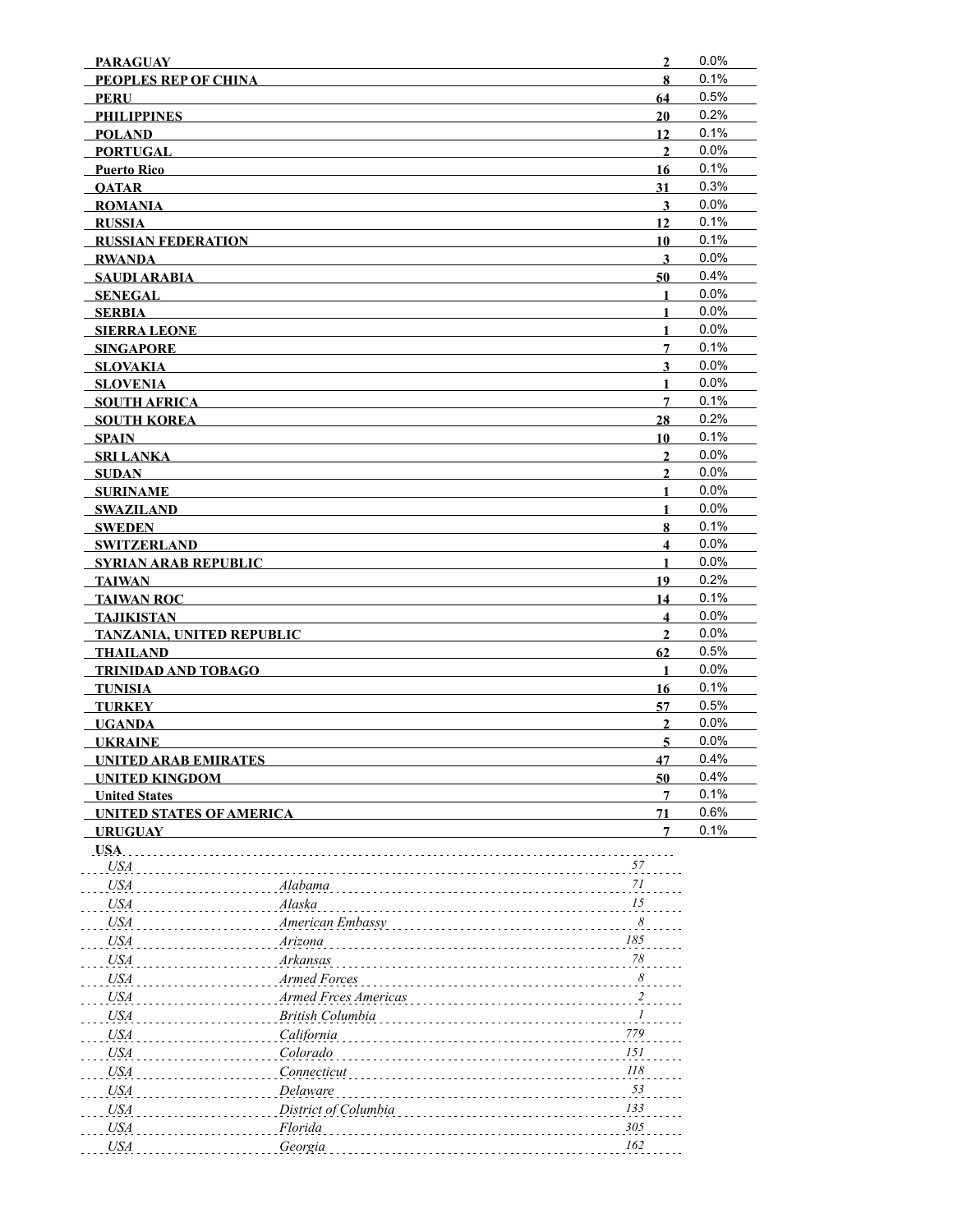| <b>USA</b>          | Guam            | $\sqrt{2}$              |       |
|---------------------|-----------------|-------------------------|-------|
| <b>USA</b>          | Hawaii          | 66                      |       |
| <b>USA</b>          | Idaho           | 44                      |       |
| <b>USA</b>          | Illinois        | 364                     |       |
| <b>USA</b>          | Indiana         | 152                     |       |
| <b>USA</b>          | Iowa            | 94                      |       |
| <b>USA</b>          | Kansas          | 136                     |       |
| <b>USA</b>          | Kentucky        | 72                      |       |
| <b>USA</b>          | Lousiana        | 37                      |       |
| <b>USA</b>          | Maine           | 43                      |       |
| <b>USA</b>          | Maryland        | 265                     |       |
| <b>USA</b>          | Massachusetts   | 323                     |       |
| <b>USA</b>          | Michigan        | 282                     |       |
| <b>USA</b>          | Minnesota       | 135                     |       |
| <b>USA</b>          | Mississippi     | 46                      |       |
| <b>USA</b>          | Missouri        | 182                     |       |
| <b>USA</b>          | Montana         | 16                      |       |
| <b>USA</b>          | Nebraska        | 40                      |       |
| <b>USA</b>          | Nevada          | $40\,$                  |       |
| <b>USA</b>          |                 | 68                      |       |
|                     | New Hampshire   | 235                     |       |
| <b>USA</b>          | New Jersey      | 49                      |       |
| <b>USA</b>          | New Mexico      | 728                     |       |
| <b>USA</b>          | New York        |                         |       |
| <b>USA</b>          | North Carolina  | 161                     |       |
| <b>USA</b>          | North Dakota    | 16                      |       |
| <b>USA</b>          | Ohio            | 278                     |       |
| <b>USA</b>          | Oklahoma        | 52                      |       |
| <b>USA</b>          | <b>Ontario</b>  | $\mathfrak{Z}$          |       |
| <b>USA</b>          | Oregon          | $280\,$                 |       |
| <b>USA</b>          | Pennsylvania    | 327                     |       |
| <b>USA</b>          | Puerto Rico     | 17                      |       |
| <b>USA</b>          | Ouebec          | $\boldsymbol{l}$        |       |
| <b>USA</b>          | Rhode Island    | 37                      |       |
| <b>USA</b>          | South Carolina  | 43                      |       |
| <b>USA</b>          | South Dakota    | $\frac{7}{2}$           |       |
| <b>USA</b>          | Tennessee       | 99                      |       |
| <b>USA</b>          | Texas           | 397                     |       |
| USA <sub>.</sub>    | Utah            | 88                      |       |
| <b>USA</b>          | Vermont         | 71                      |       |
| <b>USA</b>          | Virgin Islands  | $\overline{2}$          |       |
| <b>USA</b>          | Virginia        | 395                     |       |
| <b>USA</b>          | Washington      | 325                     |       |
| <b>USA</b>          | West Virginia   | 27                      |       |
| <b>USA</b>          | Wisconsin       | 145                     |       |
| <b>USA</b>          | Wyoming         | 12                      |       |
| <b>USA</b>          | Yukon Territory | 1                       |       |
| <b>USA</b>          |                 | 8,329                   | 70.8% |
| <b>UZBEKISTAN</b>   |                 | 5                       | 0.0%  |
| <b>VANUATU</b>      |                 | $\mathbf{1}$            | 0.0%  |
| <b>VENEZUELA</b>    |                 | 20                      | 0.2%  |
| <b>VIET NAM</b>     |                 | $\overline{4}$          | 0.0%  |
| <b>VIETNAM</b>      |                 | 12                      | 0.1%  |
| <b>YEMEN</b>        |                 | $\overline{\mathbf{3}}$ | 0.0%  |
| <b>ZIMBABWE</b>     |                 | 1                       | 0.0%  |
| <b>Grand Total:</b> |                 | 11,770                  |       |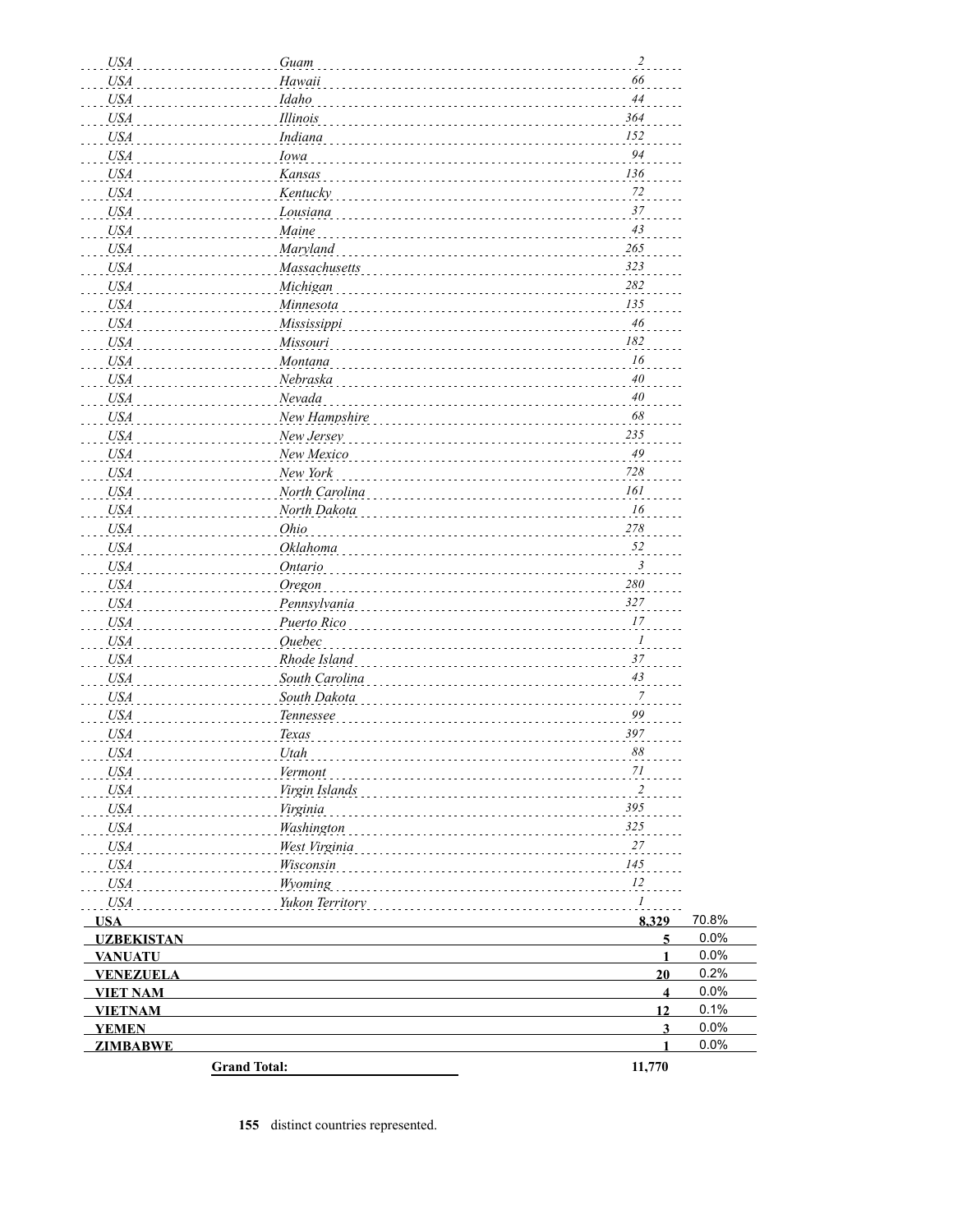02-geographic.rpt 4/30/2015

5/12/2015 Membership counts by country for members paid through 04/30/2015 or later.

**USA** 

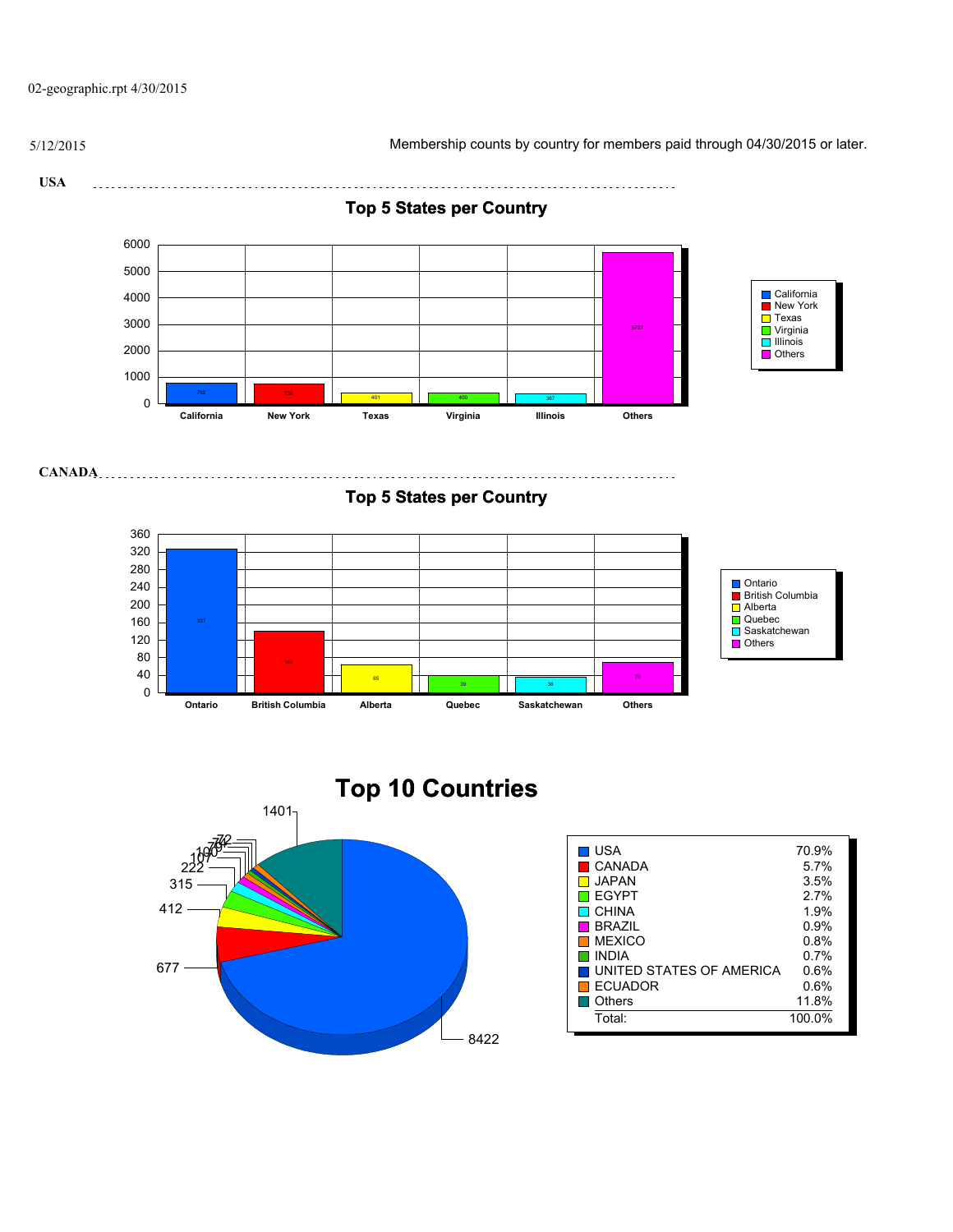### 5/12/2015 **Basic statistics on Primary vs. other memberships in interest sections. For members paid through 4/30/2015 or later.**

|                                      |                           |        |        | Primary versus other |
|--------------------------------------|---------------------------|--------|--------|----------------------|
| No Primary Interest Section          | 7.6%                      | 2,517  | 2,499  | 18                   |
| <b>Adult Education</b>               | 6.1%                      | 2.016  | 815    | 1,201                |
| <b>Applied Linguistics</b>           | 5.8%                      | 1,938  | 526    | 1,412                |
| <b>Bilingual Education</b>           | 3.0%                      | 1,004  | 200    | 804                  |
| Computer-Assisted Language Learning  | 5.2%                      | 1,712  | 369    | 1,343                |
| <b>Elementary Education</b>          | 3.2%                      | 1,057  | 459    | 598                  |
| English as a Foreign Language        | 7.1%                      | 2.350  | 909    | 1,441                |
| <b>English for Specific Purposes</b> | 4.4%                      | 1.453  | 252    | 1,201                |
| <b>Higher Education</b>              | 6.2%                      | 2,060  | 697    | 1,363                |
| Intercultural Communication          | 4.8%                      | 1,580  | 189    | 1,391                |
| Intensive English Programs           | 6.3%                      | 2,075  | 799    | 1,276                |
| International Teaching Assistants    | 1.9%                      | 636    | 93     | 543                  |
| <b>Materials Writers</b>             | 3.4%<br>.                 | 1,125  | 171    | 954                  |
| Nonnative English Speakers in TESOL  | 2.9%                      | 950    | 171    | 779                  |
| Program Administration               | 3.4%                      | 1,114  | 228    | 886                  |
| Refugee Concerns                     | 2.0%                      | 658    | 81     | 577                  |
| Second Language Writing              | 6.1%<br>.                 | 2,032  | 384    | 1,648                |
| Speech, Pronunciation, and Listening | 5.3%                      | 1,751  | 234    | 1,517                |
| Social Responsibility                | 2.1%                      | 681    | 91     | 590                  |
| Secondary Schools                    | 2.7%                      | 909    | 309    | 600                  |
| Teacher Education                    | 7.2%                      | 2,378  | 650    | 1,728                |
| Video & Digital Media                | 3.4%                      | 1,139  | 84     | 1,055                |
| 10,226 distinct members              | Total # of IS memberships | 33,135 | 10,210 | 22.925               |

The total count is the number of IS memberships total and may either be LESS or MORE than the actual number of individual members of TESOL. Due to open access to Interest Sections, these numbers may fluctuate considerably each month. For instance, one member may have selected four interest sections, while some members may belong to none.



## **Interest Sections**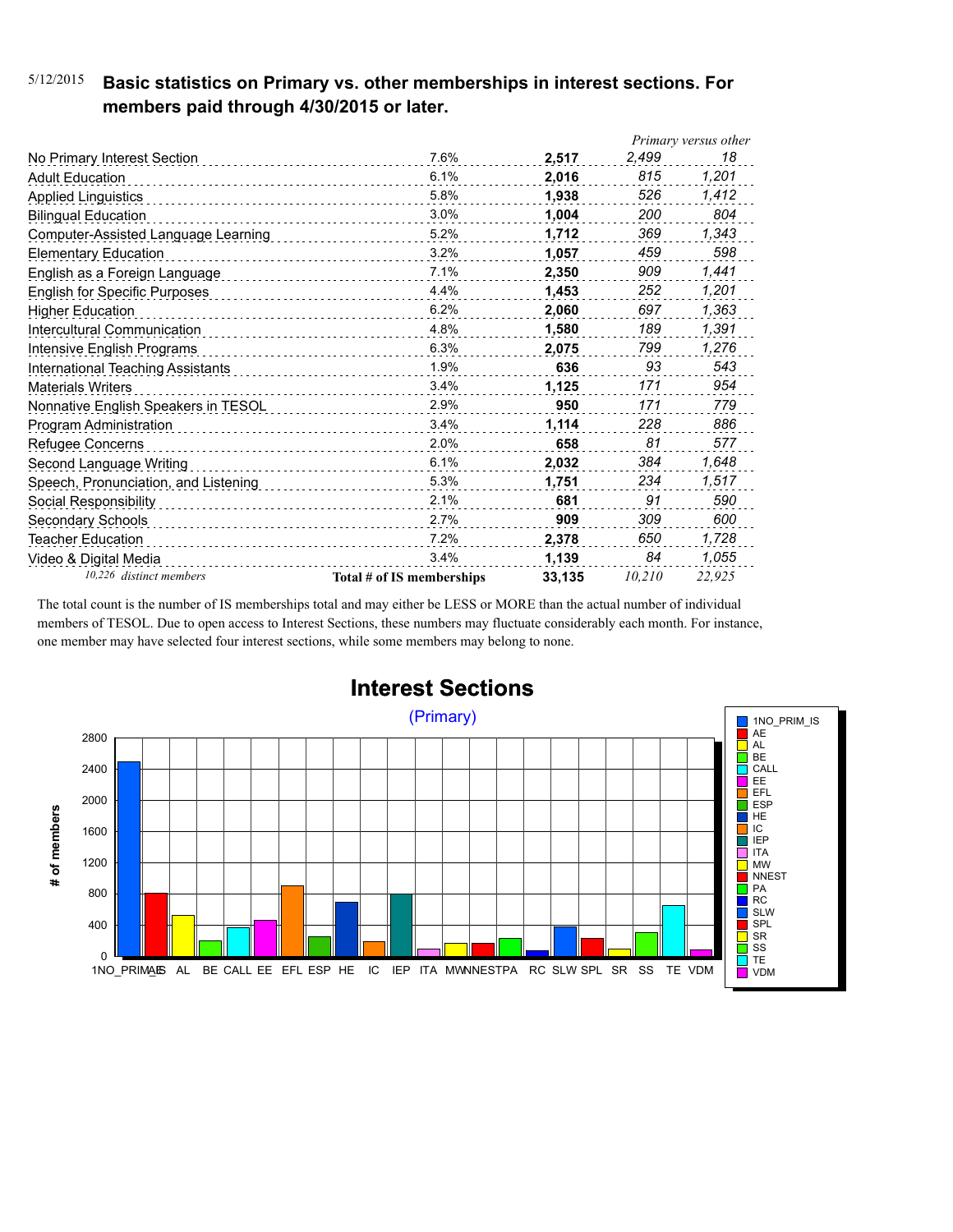#### **Basic Statistics on Area of Work (Members paid through >= 4/30/2015)**

|                                                                |           | 2,063  | 17.8% |  |
|----------------------------------------------------------------|-----------|--------|-------|--|
| <b>Adult Education</b><br>and a complete state of the state of | AE        | 2.287  | 19.8% |  |
| Community/2yr College                                          | cc        | 652    | 5.6%  |  |
| <b>Elementary Education</b>                                    | ЕE        | 805    | 7.0%  |  |
| Postsecondary Education                                        | HE        | 3.435  | 29.7% |  |
| Mainstream                                                     | <b>MN</b> | 136    | 1.2%  |  |
| Other                                                          | OТ        | 1.157  | 10.0% |  |
| Secondary Education                                            | SЕ        | 1.040  | 9.0%  |  |
|                                                                |           | 11.575 |       |  |

Only members who selected an area of work are included on this report. Other members may not have responded to this question and are excluded from the count.



### **Areas of Work**



*(Blanks indicate no response)*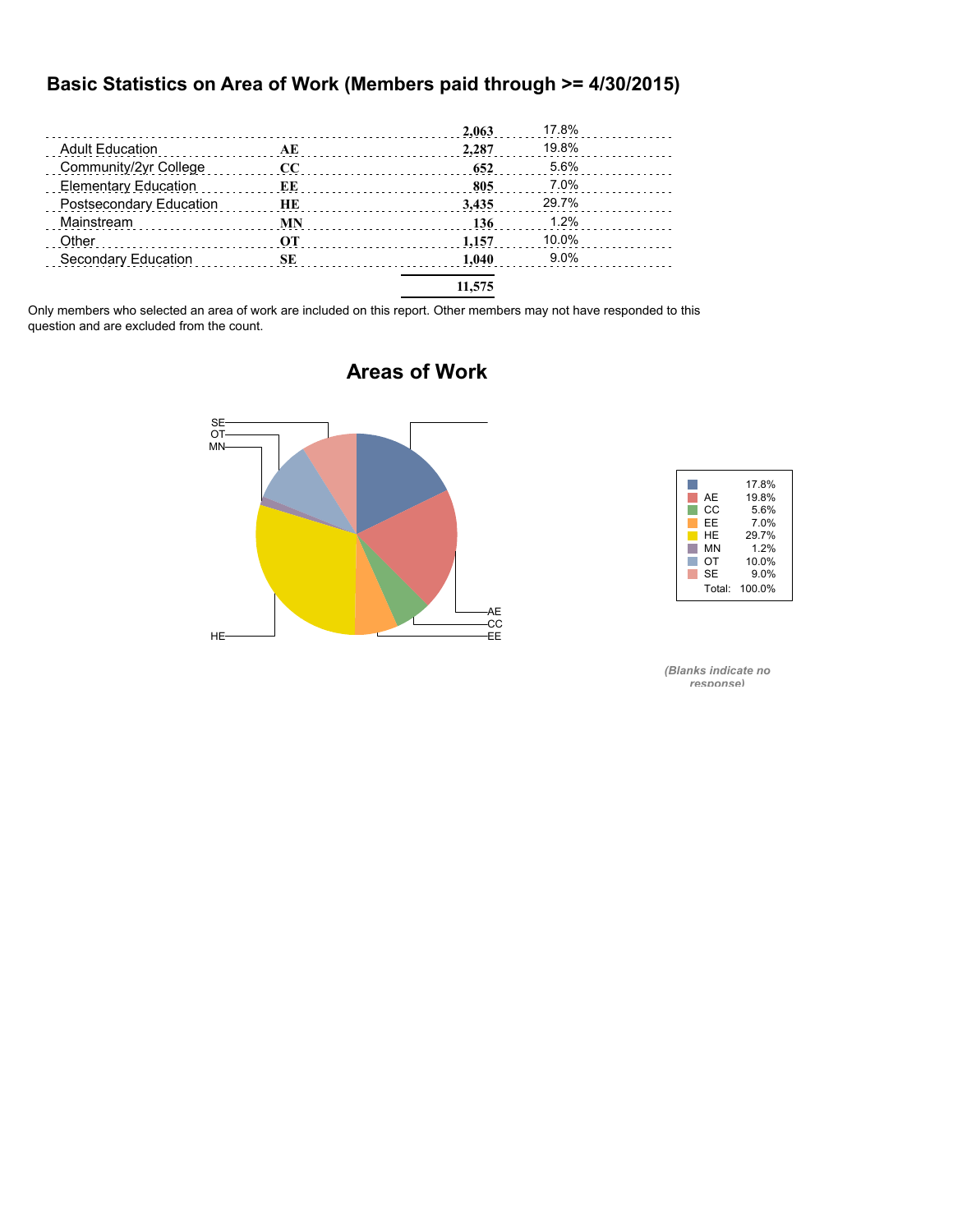## **Statistics on Areas of Interest (Members paid through >= 4/30/2015)**

| <b>CODE</b>          | <b>DESCRIPTION</b>                             | TOTAL* | % of TOTAL* |
|----------------------|------------------------------------------------|--------|-------------|
| TE                   | Teacher education                              | 1,749  | 5%          |
| <b>CURRICULUM</b>    | Materials development/Curriculum               | 1,720  | 4%          |
| EFL                  | English as a foreign language                  | 1,638  | 4%          |
| <b>SLA</b>           | Second language acquisition                    | 1,600  | 4%          |
| AL                   | Applied linguistics                            | 1,529  | 4%          |
| <b>WRITING</b>       | Writing/composition                            | 1,480  | 4%          |
| HE.                  | Higher education                               | 1,467  | 4%          |
| CALL                 | Technology in education                        | 1,446  | 4%          |
| <b>IEP</b>           | Intensive English programs                     | 1,441  | 4%          |
| IC                   | Multiculturalism/intercultural communications  | 1,434  | 4%          |
| AE                   | Adult education                                | 1,380  | 4%          |
| <b>PROFDEV</b>       | Professional development                       | 1,309  | 3%          |
| <b>CONTENT</b>       | Content-based instruction                      | 1,285  | 3%          |
| <b>READING</b>       | Reading/literacy                               | 1,192  | 3%          |
| SP                   | Speaking/pronunciation                         | 1,178  | 3%          |
| <b>ASSESS</b>        | Assessment/testing                             | 1,127  | 3%          |
| <b>GRAMMAR</b>       | Grammar                                        | 1,126  | 3%          |
| <b>ESP</b>           | English for specific purposes                  | 1,040  | 3%          |
| <b>RS</b>            | Research                                       | 978    | 3%          |
| <b>DISTANCE</b>      | Distance learning/Online Education             | 782    | 2%          |
| PA                   | Program administration                         | 780    | 2%          |
| VOCAB                | Vocabulary/Lexicon                             | 771    | 2%          |
| <b>BE</b>            | <b>Bilingual education</b>                     | 760    | 2%          |
| <b>SOCIAL</b>        | Social/global/political concerns               | 659    | 2%          |
| <b>WORKPLACE</b>     | Workplace English instruction/Business English | 659    | 2%          |
| <b>ISKILL</b>        | <b>Integrated Skills</b>                       | 653    | 2%          |
| <b>LISTEN</b>        | Listening                                      | 635    | 2%          |
| VI                   | Video and digital media                        | 612    | 2%          |
| EE                   | Elementary/primary education                   | 596    | 2%          |
| SS                   | Secondary education                            | 588    | 2%          |
| <b>COMMCOLL</b>      | Community college/technical ed                 | 495    | 1%          |
| <b>RC</b>            | Refugee concerns                               | 434    | 1%          |
| <b>LINGUISTICS</b>   | <b>Theoretical Linguistics</b>                 | 432    | 1%          |
| <b>STANDARDS</b>     | Standards                                      | 429    | 1%          |
| ita                  | International teaching assistants              | 405    | 1%          |
| LIT                  | Literature                                     | 395    | 1%          |
| <b>FAMILY</b>        | Community/family outreach                      | 331    | 1%          |
| <b>NNES</b>          | NNES/NES issues                                | 304    | 1%          |
| <b>EMPLOYMENT</b>    | Employment issues/Certification                | 301    | 1%          |
| <b>LDSN</b>          | Learning Disorders/Special Needs               | 280    | 1%          |
| <b>ACCRED</b>        | Accreditation                                  | 264    | 1%          |
| PUBLICPOLICY         | Public policy                                  | 261    | 1%          |
| <b>MAINSTREAMING</b> | Mainstreaming                                  | 234    | 1%          |
| <b>ARTS</b>          | Arts/Media/Science/Math/Social Science         | 182    | 0%          |
| <b>STYLISTICS</b>    | Stylistics                                     | 79     | 0%          |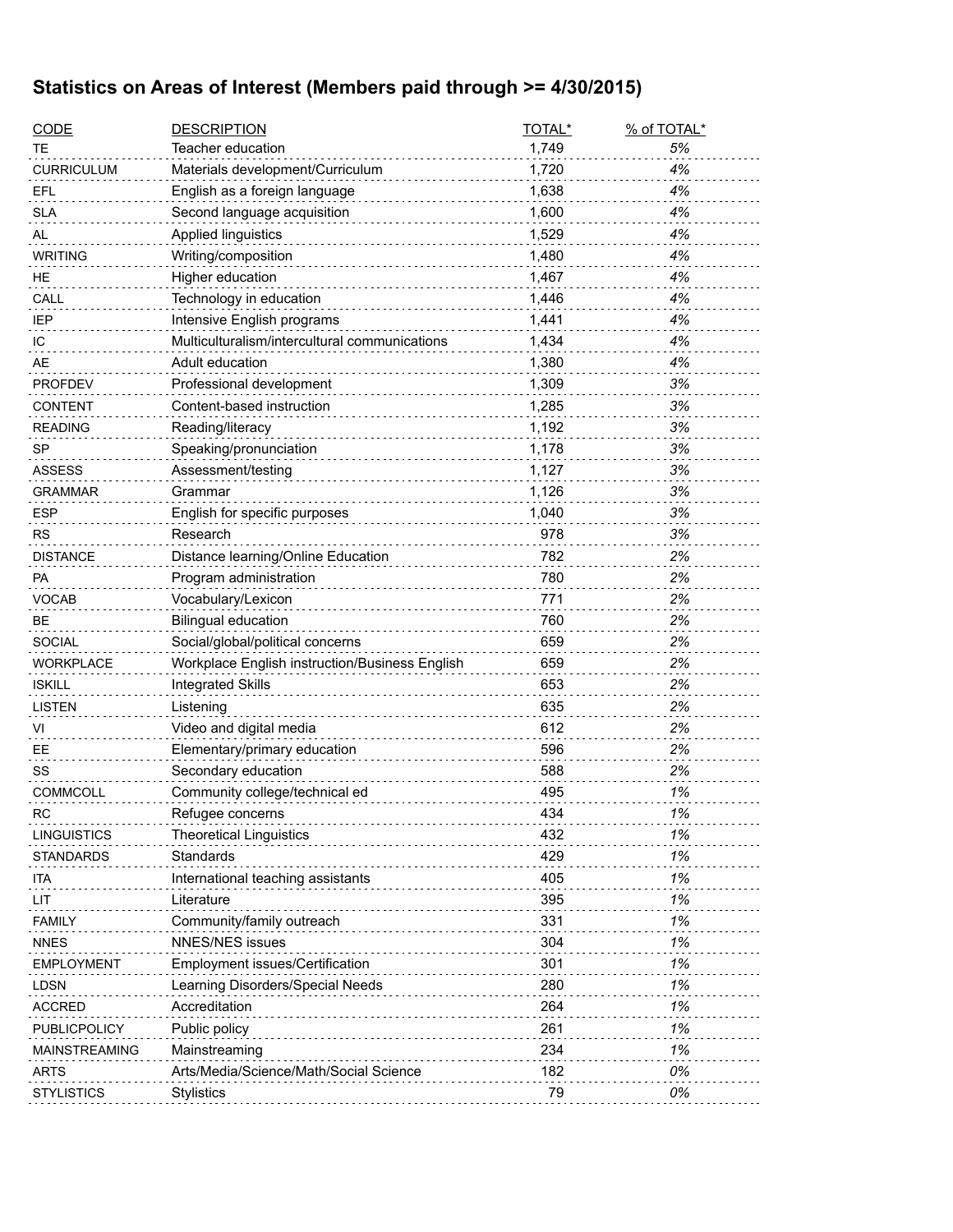Sorted in order of prevalence.

*\* Note: Members are encouraged to choose multiple areas of interest and some members do not choose* any *areas of interest. The total number of distinct members (4,868) represented in this report is less than the total number of active members as indicated elsewhere in this report.*

*Areas of interest are* separate *from official TESOL interest sections. Areas of interest represent distinct areas in which a member may be interested, rather than official entities in which a member is involved.*

*Areas of interest which have a very low count may be recent additions to the AOI list, or may reflect overall trends in membership.*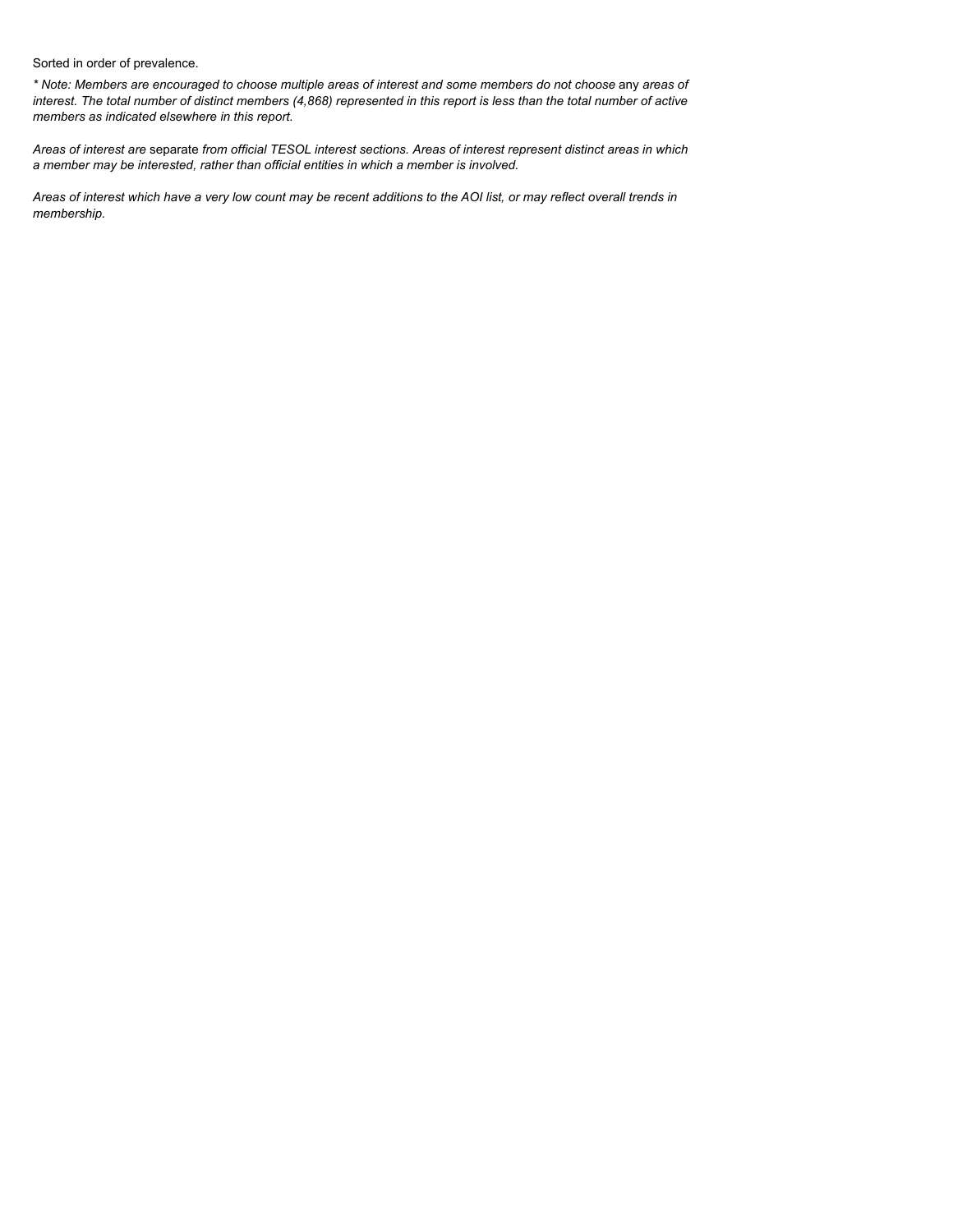## **Statistics on Areas of Expertise (Members paid through >= 4/30/2015)**

| <b>CODE</b>        | <b>DESCRIPTION</b>                             | TOTAL* | % of TOTAL* |
|--------------------|------------------------------------------------|--------|-------------|
| EFL                | English as a foreign language                  | 1,066  | 6%          |
| <b>CURRICULUM</b>  | Materials development/Curriculum               | 958    | 5%          |
| AE                 | Adult education                                | 890    | 5%          |
| <b>WRITING</b>     | Writing/composition                            | 874    | 5%          |
| IEP                | Intensive English programs                     | 848    | 5%          |
| TЕ                 | Teacher education                              | 798    | 5%          |
| AL                 | Applied linguistics                            | 787    | 4%          |
| HE                 | Higher education                               | 770    | 4%          |
| <b>SLA</b>         | Second language acquisition                    | 677    | 4%          |
| <b>CONTENT</b>     | Content-based instruction                      | 639    | 4%          |
| GRAMMAR            | Grammar                                        | 623    | 4%          |
| ТC                 | Multiculturalism/intercultural communications  | 571    | 3%          |
| <b>ESP</b>         | English for specific purposes                  | 520    | 3%          |
| CALL               | Technology in education                        | 511    | 3%          |
| <b>PROFDEV</b>     | Professional development                       | 508    | 3%          |
| <b>SP</b>          | Speaking/pronunciation                         | 489    | 3%          |
| <b>READING</b>     | Reading/literacy                               | 482    | 3%          |
| PA                 | Program administration                         | 443    | 3%          |
| <b>ASSESS</b>      | Assessment/testing                             | 426    | 2%          |
| <b>ISKILL</b>      | <b>Integrated Skills</b>                       | 389    | 2%          |
| EЕ                 | Elementary/primary education                   | 386    | 2%          |
| <b>DISTANCE</b>    | Distance learning/Online Education             | 321    | 2%          |
| SS                 | Secondary education                            | 300    | 2%          |
| COMMCOLL           | Community college/technical ed                 | 296    | 2%          |
| BЕ                 | <b>Bilingual education</b>                     | 293    | 2%          |
| <b>RS</b>          | Research                                       | 293    | 2%          |
| <b>WORKPLACE</b>   | Workplace English instruction/Business English | 285    | 2%          |
| <b>LISTEN</b>      | Listening                                      | 268    | 2%          |
| <b>VOCAB</b>       | Vocabulary/Lexicon                             | 239    | 1%          |
| LIT                | Literature                                     | 200    | 1%          |
| <b>SOCIAL</b>      | Social/global/political concerns               | 175    | 1%          |
| VI                 | Video and digital media                        | 150    | 1%          |
| ITA                | International teaching assistants              | 137    | 1%          |
| <b>ACCRED</b>      | Accreditation                                  | 132    | 1%          |
| <b>NNES</b>        | <b>NNES/NES issues</b>                         | 131    | 1%          |
| <b>FAMILY</b>      | Community/family outreach                      | 105    | 1%          |
| <b>STANDARDS</b>   | Standards                                      | 103    | 1%          |
| MAINSTREAMING      | Mainstreaming                                  | 99     | 1%          |
| <b>LINGUISTICS</b> | <b>Theoretical Linguistics</b>                 | 97     | 1%          |
| RC                 | Refugee concerns                               | 92     | 1%          |
| <b>ARTS</b>        | Arts/Media/Science/Math/Social Science         | 89     | 1%          |
| <b>EMPLOYMENT</b>  | Employment issues/Certification                | 80     | 0%          |
| <b>LDSN</b>        | Learning Disorders/Special Needs               | 78     | 0%          |
| PUBLICPOLICY       | Public policy                                  | 54     | 0%          |
| <b>STYLISTICS</b>  | <b>Stylistics</b>                              | 19     | 0%          |
|                    |                                                |        |             |